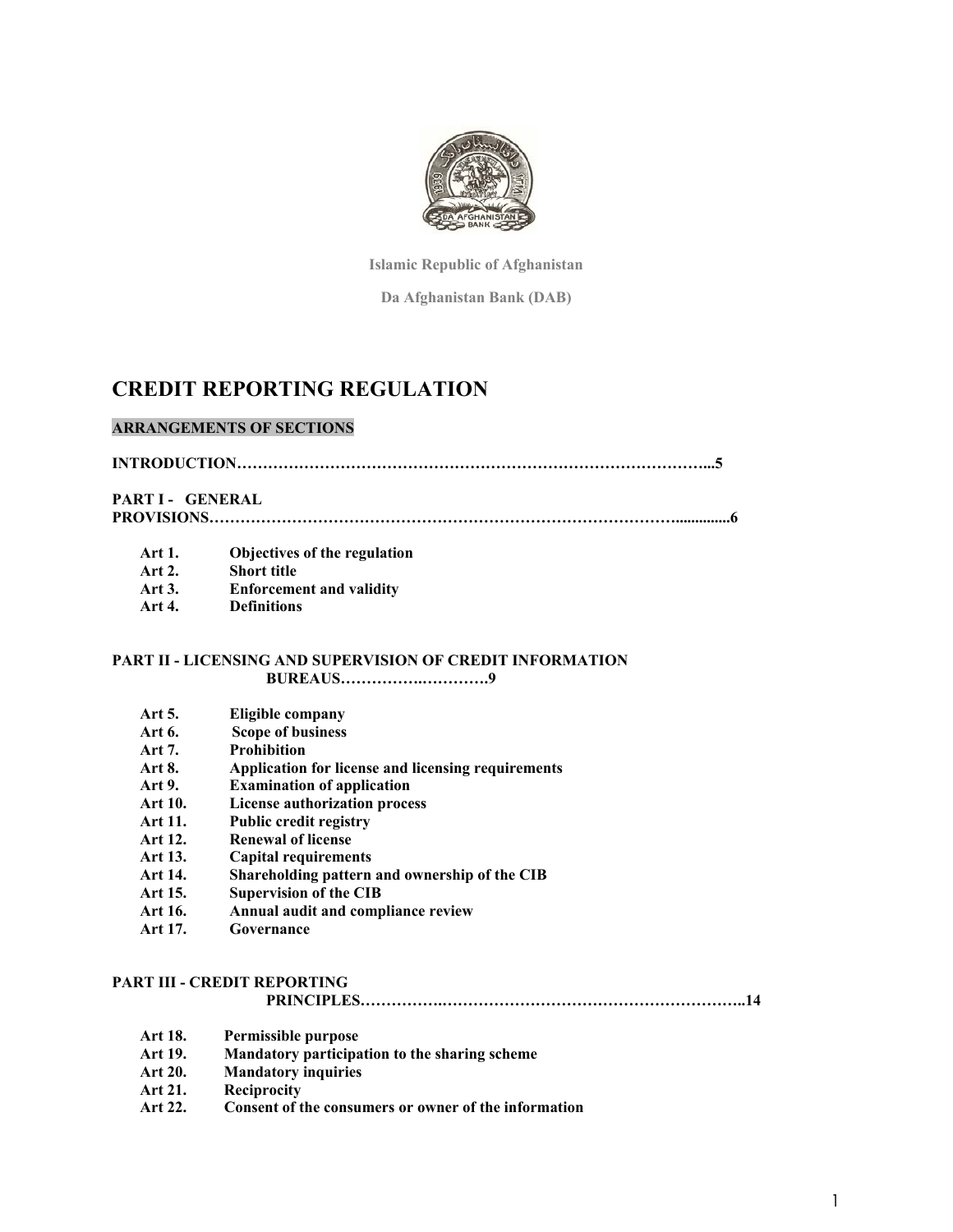- **Art 23. Non-applicability of bank secrecy**
- **Art 24. Permitted information**
- **Art 25. Sensitive and other prohibited information**
- **Art 26. Public information**
- **Art 27. Data quality**
- **Art 28. Confidentiality of the information**
- **Art 29. Retention period**
- **Art 30 Security and integrity of data**
- **Art 31. Cross border data flows**

## **PART IV - CREDIT INFORMATION BUREAUS**

## **OPERATIONS…………….……………………………………...20**

- **Art 32 CIB Permitted activities**
- **Art 33 Guidelines for the sharing processing of information**
- **Art 34 Guidelines for the provision of credit reporting services**
- **Art 35 Duties of the CIB**
- **Art 36 Duties of the user/subscriber**
- **Art 37 Pricing and commercial policies**

#### **PART V – RIGHTS OF CONSUMERS AND DATA**

|--|--|

| <b>Art 38</b> | <b>Right to be informed</b>                    |
|---------------|------------------------------------------------|
| <b>Art 39</b> | Consumers' right of access to information      |
| <b>Art 40</b> | Right to be notified in case of adverse action |
| <b>Art 41</b> | Right to challenge data                        |
| <b>Art 42</b> | <b>Resolution of disputes</b>                  |

## **PART VI – VIOLATIONS AND**

**PENALTIES…………….…………………………………………………………………25** 

- **Art 43 Violations of the CIB and penalties**
- **Art 44 Violations of the data provider / subscriber and penalties**
- **Art 45 Violations for unlawful disclosure**
- **Art 46 Revocation of license**
- **Art 47 Liquidation**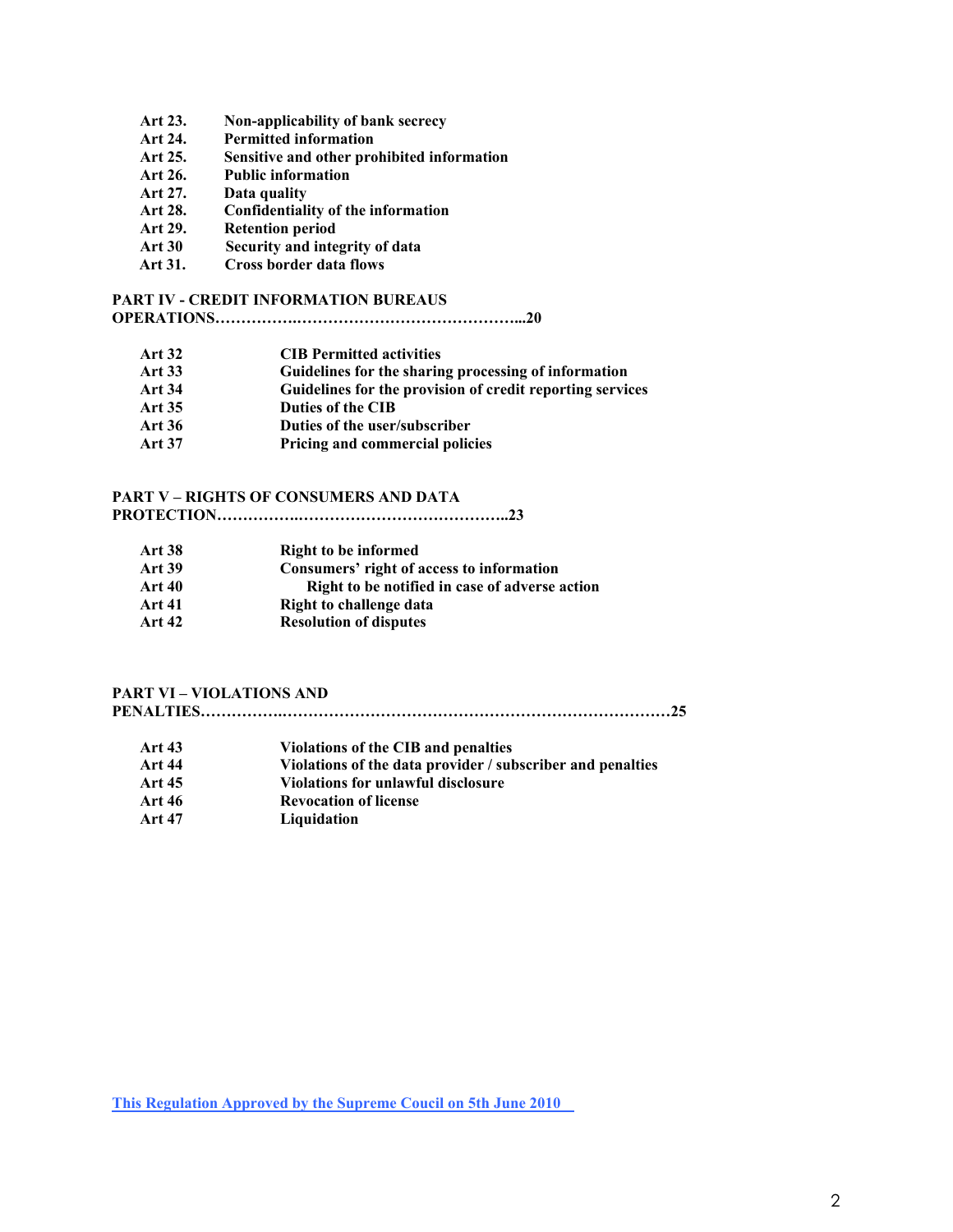

**Islamic Republic of Afghanistan** 

**Da Afghanistan Bank (DAB)** 

# **CREDIT REPORTING REGULATION**

## **INTRODUCTION**

#### **In view of:**

The Law of Da Afghanistan Bank dated 19<sup>th</sup> February 2004 establishing and organizing the Central Bank of the Islamic Republic of Afghanistan;

#### **Considering:**

- that it is essential to set up an efficient and transparent credit information system, allowing financial and economic entities to identify and evaluate credit risks and allow them to take appropriate credit decisions with the purpose of protecting the interests of the depositors and the public in general;
- that it is important for the Islamic Republic of Afghanistan to promote the establishment of organizations capable to process and manage advanced credit information sharing system (Credit Information Bureaus, hereinafter CIB) allowing a larger credit access for the benefit of consumers and entrepreneurs;
- that it is important to provide these organizations with an adequate legal and regulatory framework to ensure a functional and effective activity, while maintaining the necessary protection for the safeguard of the public's interests;
- that it is important for the Islamic Republic of Afghanistan to see to the good functioning of such institutions and for that purpose to entrust the Central Bank of Afghanistan with the responsibility to control and supervise the CIB;
- that it is also essential to protect the rights of borrowers and the owners of credit information, preserving their rights to their privacy, to their private life and personal intimacy;
- and that is important that Da Afghanistan Bank is provided with advanced tools, and exhaustive information allowing and supporting DAB to fulfill his duties of Supervisor of the

Da Afghanistan Bank enforces the following regulation which provisions will be binding from.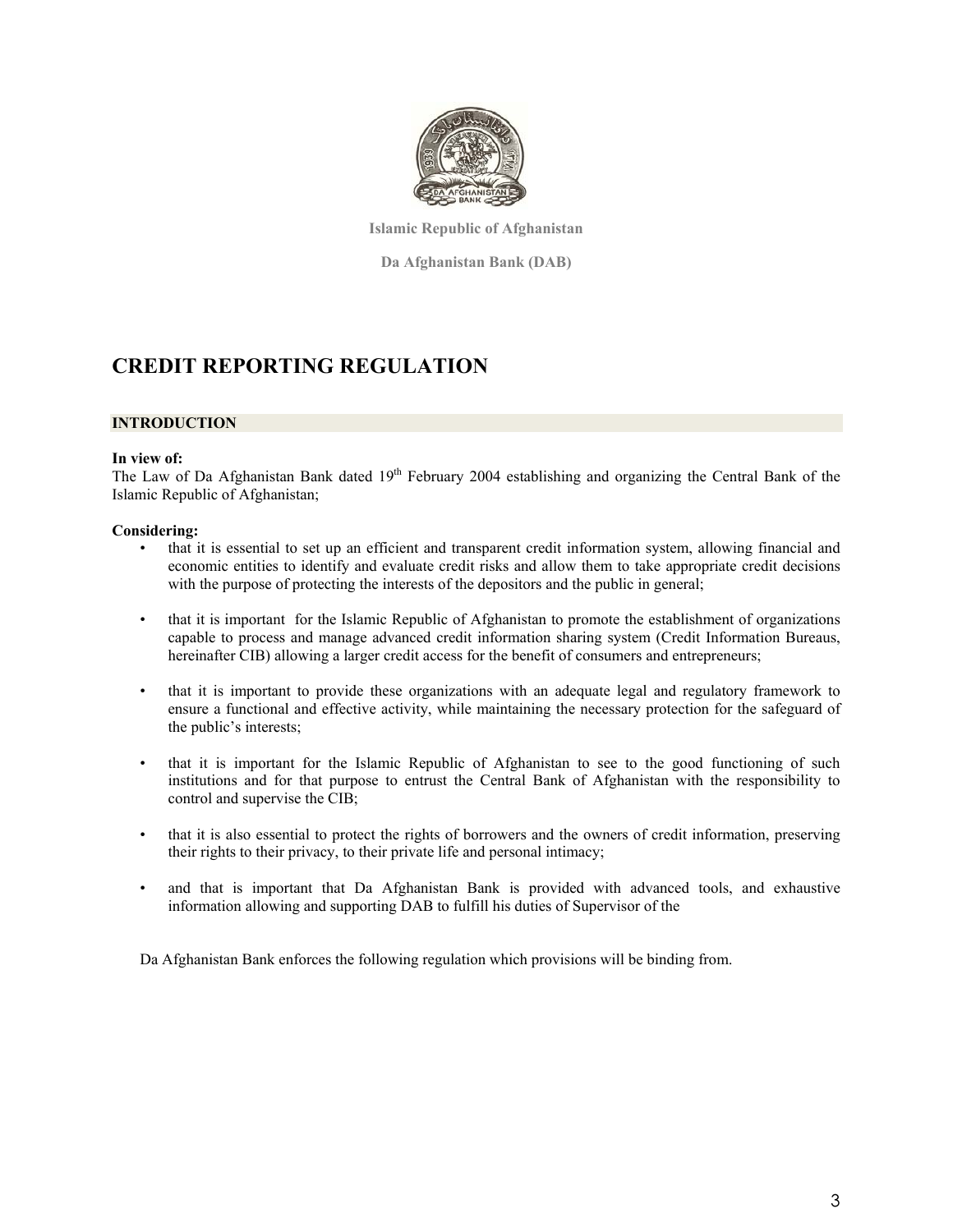## **PART I GENERAL PROVISIONS**

#### **Article 1 - OBJECTIVES OF THE REGULATION**

- (1) The present regulation sets a regulatory framework for the constitution, the organization, the operations, and the extinction of Credit Information Bureaus ( hereinafter "CIB") companies that collect, compile and disseminate information concerning the previous credit histories, including other relevant information, and public files obtained by virtue of legal decisions, on every natural or legal person requesting credit on the territory.
- (2) The regulation also ensures the respect for the privacy and the rights of the Consumer (or the Owner of Information), while promoting the veracity, accuracy, confidentiality and appropriate use of said information, with the purpose of minimizing credit risk and contributing to the proper operation of the banking, financial, credit and economic sectors, without prejudice for those entities non-regulated by the Da Afghanistan Bank ( "Da Afghanistan Bank").

#### **Article 2 - SHORT TITLE**

This Regulation may be called the Credit Reporting Regulation 2010.

#### **Article 3 -ENFORCEMENT AND VALIDITY**

This Regulation shall come into force when it is approved by DAB Supreme Council.

#### **Article 4 –DEFINITIONS**

In this Regulation, unless there is anything repugnant in the subject or context:

- A. **Adverse action**: means any refusal or cancellation of credit or any unfavorable change in the terms and conditions of a transaction, performed by a lender in respect of a natural or legal person, and concerning a credit application/ contract/agreement.
- B. **Da Afghanistan Bank:** means the Central Bank of Afghanistan established under the Law of Da Afghanistan Bank.
- C. **Consent:** is a written authorization signed by the Consumer or Owner of Information explicitly giving consent to the lender, which the consumer has filed an application for credit with, to share the consumer personal data with third parties and the CIB/s and/or to inquiry with the CIB/s about his/her information held in the CIB/s database.
- D. **Consumer, Customer, Borrower or Owner of Information**: means any legal or natural person whose data has been or may be included in the CIB pursuant to an existing or a potential contractual relation with a lender.
- E. **CIB:** means a credit information bureau established or operating under this regulation.
- F. **Credit information/credit history: means** the information concerning the historical payment performance of a natural or legal person (including, but not limited to, borrowing or reimbursement capacity and behavior, credit granted, outstanding credit, loan exposures, maturity, terms and conditions, repayment behaviour, collateral), which allows to determine the financial situation and exposure of the concerned natural or legal person. Also any other information collected, pursuant to the legal provisions in force, from any other public or private sources of information with no restricted access, including but not limited to credit or financial obligations.
- G. **Credit Information Bureau or service provider:** means third party legal entity whose activities of collecting, compiling, storing, processing, disseminating credit information and other related information, received from private/public sources or data providers according to a specific agreement signed by the parties, for the purpose of compiling and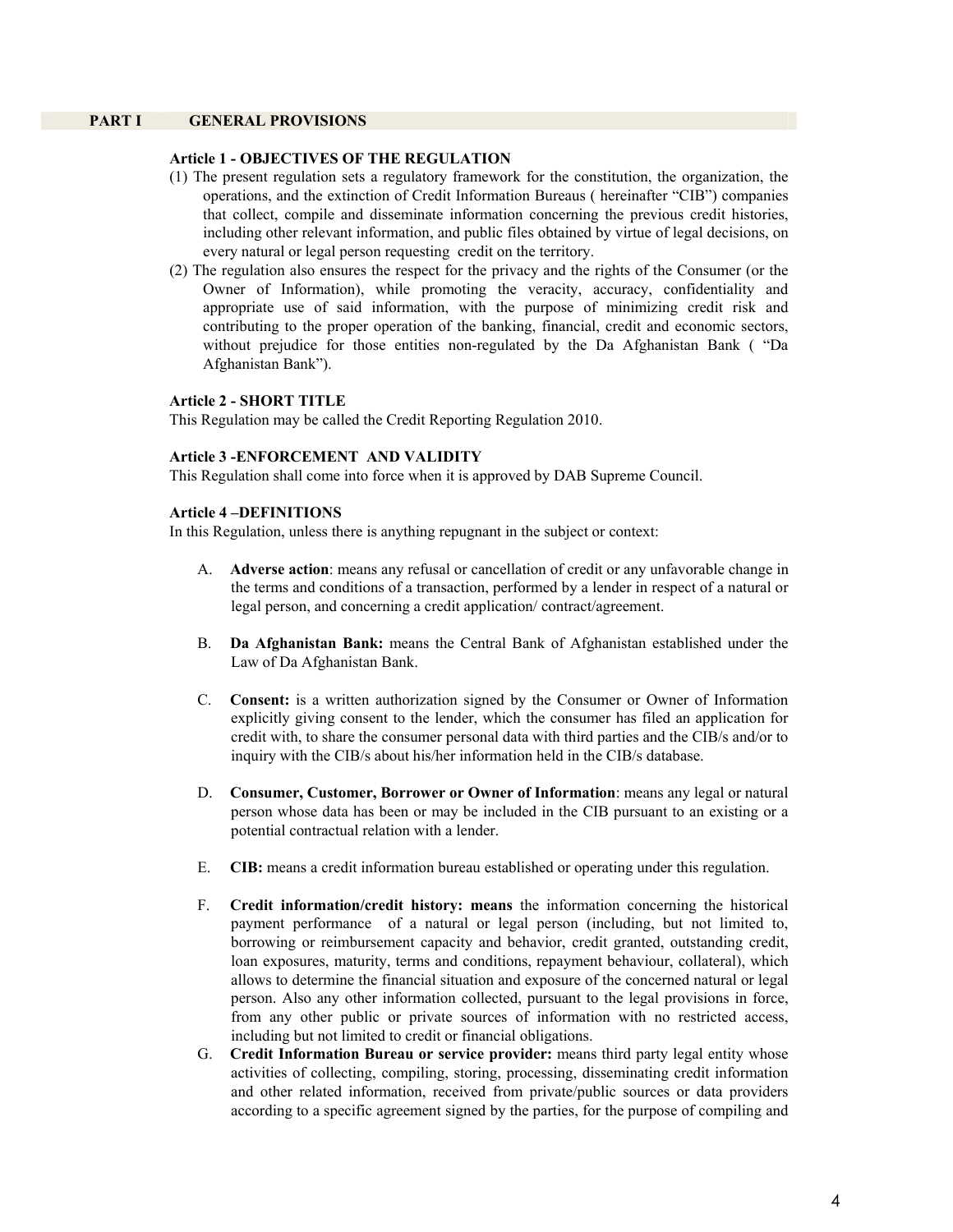supplying credit reports and offering value added services to the subscribers.

- H. **Credit report:** means compilation of information supplied by a CIB on a hard or an electronic copy, related to the financial obligations of a natural or legal person, including, but not limited to, the payment history of such obligations, to public available information and any other relevant data compiled by the CIB, and allowed pursuant to the present regulation.
- I. **Credit scoring / credit bureau scores**: means A quantitative methodology used to assess the degree of credit risk exposure, and to evaluate the creditworthiness of a loan applicant, through statistical analysis of the credit information related to the applicant, including the credit history and other information stored in the CIB.
- J. **Data provider***:* means any organization that provides any form of credit as well as all institutions that have personal data, credit data or any information or data that relates to the payment history of a legal or natural person, able to provide by virtue of a binding contract the same information to the CIB in accordance with the rules set out in this Regulation.
- K. **Data base**: means a comprehensive hard or electronic archive containing a set of information supplied by the data providers, as well as other information of private and/or public nature, collected, stored, processed, disseminated by the CIB.
- L. **Data Processing: means a**ny operation or set of operations or technical procedures, automated or not, which permit, within a data base to compile, organize, store, elaborate, select, extract, compare, share, transmit or erase data.
- M. **Financial entity / financial intermediary / lender:** means natural or legal person, public or private entity, financial or commercial, whether regulated or not regulated by the Da Afghanistan Bank, that conducts financial and credit intermediation activities, and offers loans and other similar credit products to natural or legal persons.
- N. **Format**: means standardized layout, agreed by all data providers and the CIB, for transmitting credit information and credit histories files to the CIB.
- O. **Loan or credit agreement:** any credit product or service granted, or financial contract established between a borrower and a financial intermediary for the purpose of lending, regardless it contains or it is linked to a commercial transaction or not.
- P. **Public data or data available to the public:** means any register, archive, list, roll or any other data which is gathered, kept, processed, collected and held by a public organism or a public entity or agency and whose public nature and permanent accessibility to the public are guaranteed by law or regulation.
- Q. **Permissible Purpose**: means legal, limited, restricted purpose for which a user/subscriber, having signed a service contract with a CIB, is allowed to make an inquiry to the CIB database, on a natural or legal person and obtain the information (credit history) under the form of a Credit Report.
- R. **Regulated Person** means any entity, bank or financial institution that is regulated by Da Afghanistan Bank under any law for the time being in force in Afghanistan.
- S. **Sensitive information:** means private information which collection, processing, storage, exchange, and dissemination is strictly prohibited to the users and the CIB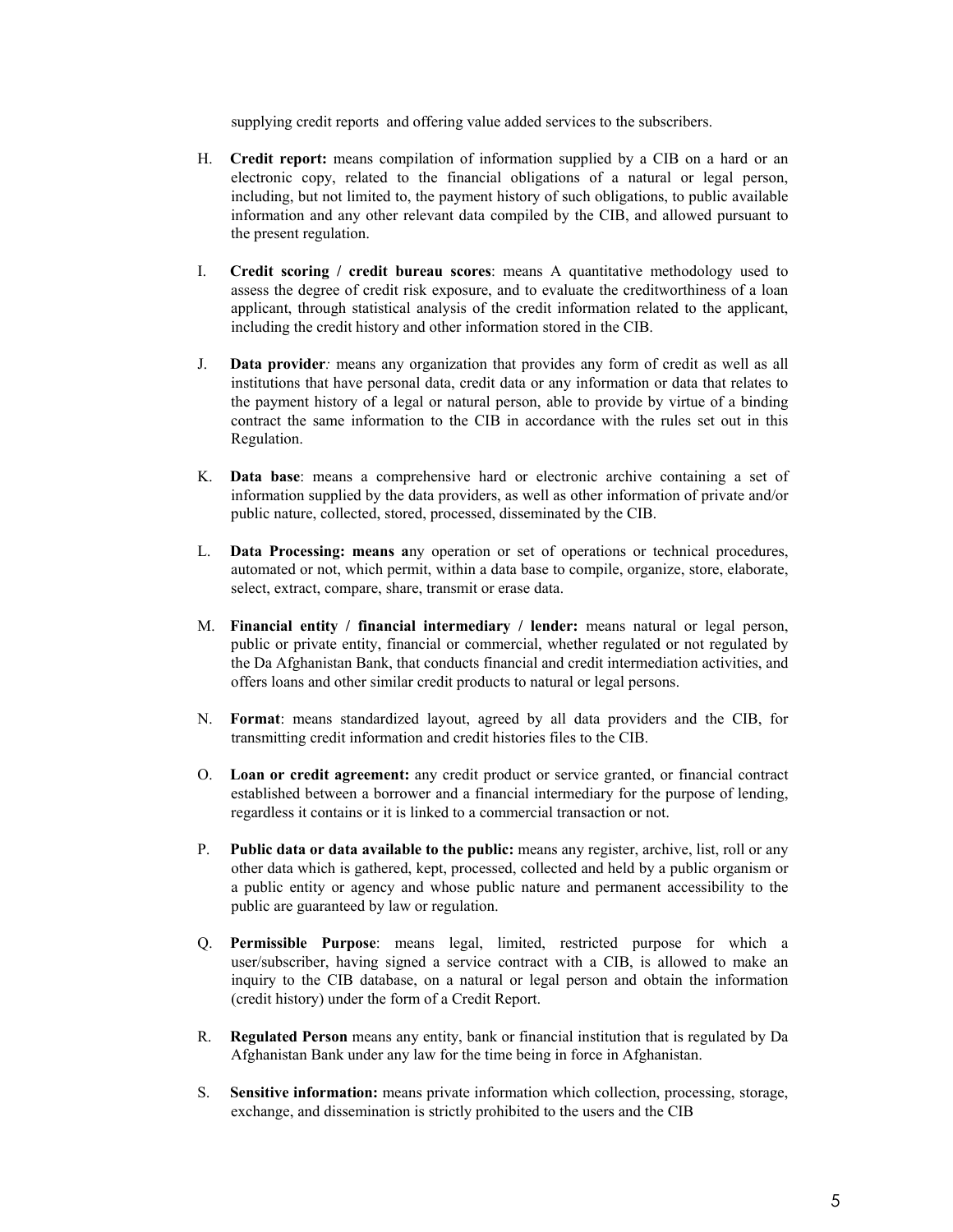- T. **Source:** means where the information is originally obtained from; data providers legally or consensually allowed to supply data to the CIB, including but not limited to:
	- i) Banks
	- ii) Financial companies
	- iii) Microfinance institutions
	- iv) Mortgage companies
	- v) Leasing companies
	- vi) Institutions providing credit to micro, small and medium enterprises
	- vii) Factoring companies
	- viii) Retailers of goods and services providing direct credit
	- ix) The Credit Registry System at the Central Bank of Afghanistan
	- x) CIB/s licensed by the Bank
	- xi) Public agencies administering data like the Civil Registry, Commercial Registry, Property Registry, Collateral Registry, Voters Roll, etc.
	- xii) Public utility companies
	- xiii) Mobile and fixed telephone providers
	- xiv) Courts and Tribunals,
	- xv) Any other institutions in possession of information or data that can serve the purposes of credit reporting, under the provisions of this Regulation.
- X. **User or subscriber**: means any financial intermediary organization that provides any form of credit as well as all institutions that have personal data, credit data or otherwise any information or data that relate to the payment history of a legal or natural person, entitled to access the database of a CIB by virtue of a prior agreement, and to inquire and obtain credit reports and other services from the CIB for a Permissible Purpose only.
- *Y.* **Value added services:** means any other product and services related or derived from the processing, analysis, consolidation, statistical handling or other methodology, of the information supplied by data providers or obtained by other sources, with or without the utilization of software/hardware systems.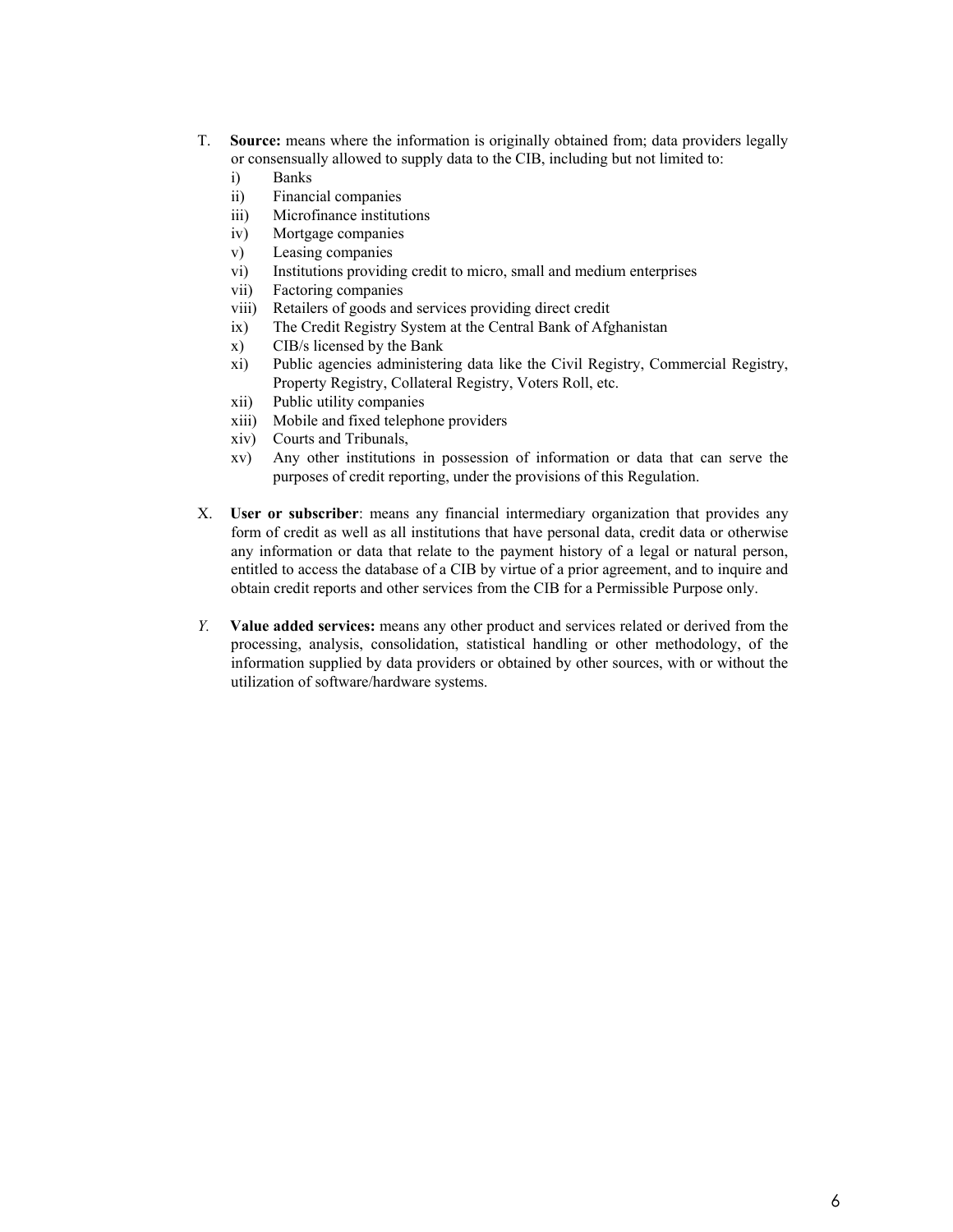#### **PART II LICENSING AND SUPERVISION OF CREDIT INFORMATION BUREAUS**

## **Article 5 - ELIGIBLE COMPANY**

The entities that wish to establish and operate a CIB shall file an application for and obtain a license from Da Afghanistan Bank.

#### **Article 6 - SCOPE OF BUSINESS**

Subject to the restrictions imposed under this Regulation, the CIBs will be allowed to collect, store, consolidate, process, disseminate information concerning legal or natural persons, as well as any other piece of information that may be relevant to improve credit decisions, by organizing the same information in an integrated database, with the purpose to disseminate the same information under the form of a credit report, to users/subscribers, by any electronic method process in return for a fee.

#### **Article 7 - PROHIBITION**

- (1) No person may engage in CIB activities within the Islamic Republic of Afghanistan without having obtained a license for that purpose from Da Afghanistan Bank under this regulation.
- (2) No person, other than a body corporate, incorporated or continued under the applicable companies' law, or any other applicable law for the time being in force, shall be licensed to carry on the business of a CIB.
- (3) No person other than a body corporate, incorporated under the applicable companies' law, or any other applicable law for the time being in force and whose activities are restricted by its constitutive documents to credit reporting and related activities, shall be licensed to carry on the business of a CIB.

#### **Article 8 - APPLICATION FOR LICENSE AND LICENSING REQUIREMENTS**

- (1) An application for a license to carry on the business of a CIB shall be made in writing by the entity to Da Afghanistan Bank and shall include:
	- A. a copy of the constitutive documents, the certificate of incorporation or equivalent document;
	- B. a statement containing the name of the applicant, address of its registered or principal office in the Islamic Republic of Afghanistan, and the name, address and nationality of each director;
	- C. proof of the real existence in the accounts of the corporation of the funds provided by the members to constitute the requested paid and subscribed capital
	- D. list of founders shareholders, of the members of the board and of the key managers of the CIB as along with their complete bio-data;
	- E. the operation documents including data loading, quality control, security policies, user manual and procedures for handling subscribers and consumers requests;
	- F. a five (5) year business plan including governance and management structure;
	- G. proof of previous experience in the domain of credit reporting, having executed with success at least one (1) or more developments and implementation of credit reporting systems of similar type in the previous three (3) years, and operating at least one system internationally at the time of the application;
	- H. a general description of the services and products that will be provided to the users / subscribers;
	- I. a contingency plan in case of major disaster (Disaster Recovery Plan);
	- J. the proposed pricing policy and structure;
	- K. any other information as Da Afghanistan Bank may reasonably require from directors, controllers and significant shareholders, aiming at certifying the technical capability and financial solidity of the CIB.
- (2) Da Afghanistan Bank may from time to time specify the form and content of any application to be submitted under this Article.
- (3) Da Afghanistan Bank may from time to time prescribe an application fee to be paid for filing the application and an initial license fee to be paid on registration.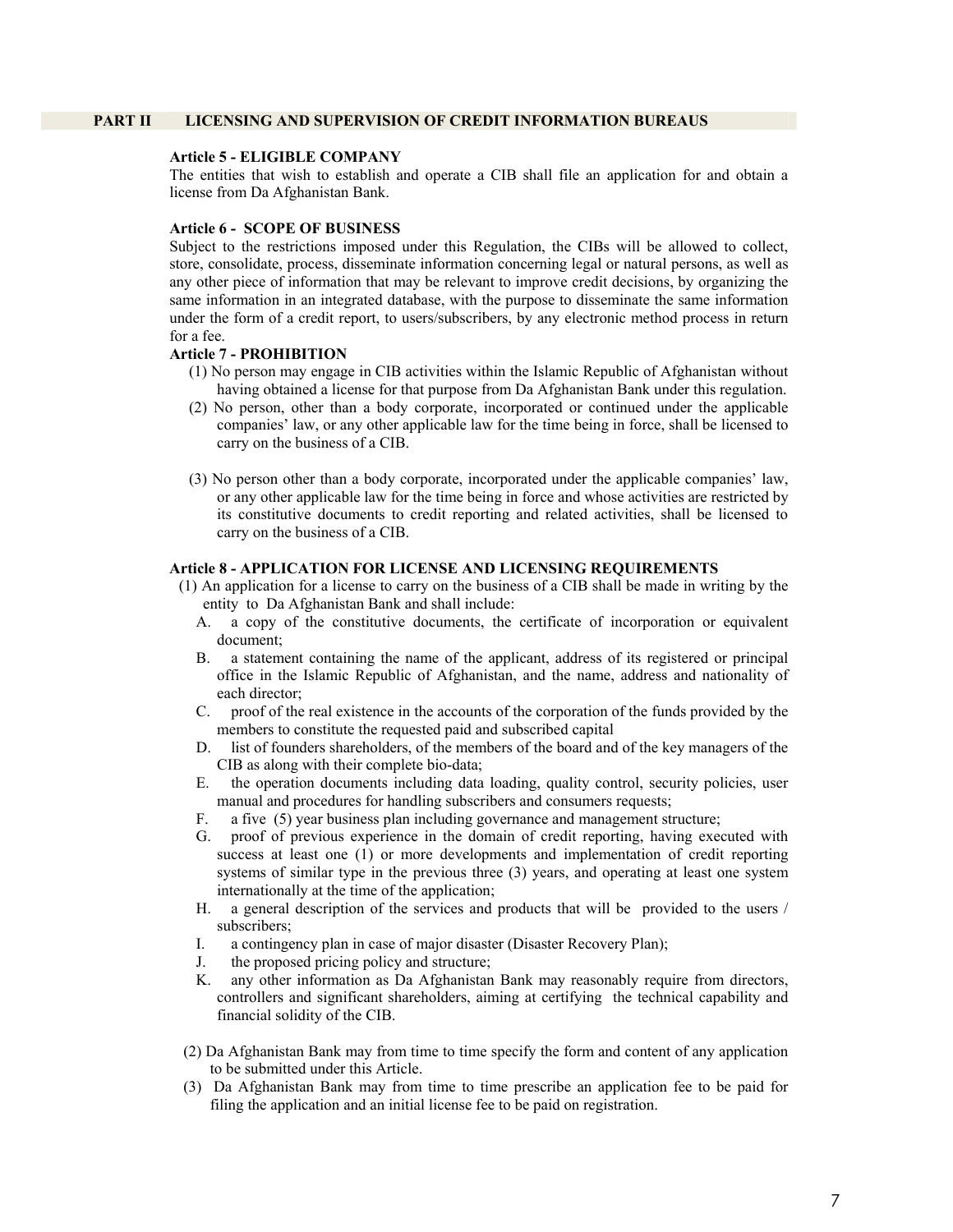(4) Da Afghanistan Bank may upon application of an entity applying for a CIB license exempt such entity from complying with any of the requirements listed in Article 8(1).

#### **Article 9 - EXAMINATION OF APPLICATION**

Da Afghanistan Bank may refuse to accept an application which does not contain all of the information specified in this Regulation (article 8), by providing written notice of such refusal to the applicant, within thirty (30) days from the application filing date. For the purpose of the evaluation of an application for license Da Afghanistan Bank may require any of the following:

- A. Further documents or information;
- B. Personal interviews with the directors or shareholders of the applicant
- C. a due diligence report of the applicant.

## **Article 10 - LICENSE AUTHORIZATION PROCESS**

- (1) Da Afghanistan Bank must grant or refuse to grant a license under this Regulation, within ninety (90) days from the date of receipt of an application containing all the documentation and information required under Article 8 and/or Article 9;
- (2) upon determination that the applicant satisfies the requirements of this Regulation Da Afghanistan Bank will inform the applicant in writing and grant a license to operate as a CIB within ninety (90) days;
- (3) if after ninety (90) days Da Afghanistan Bank does not issue a notice that the license has been refused the license shall be automatically granted;
- (4) the time limit provided in the above paragraph (1) of this article may be extended by Da Afghanistan Bank for an additional period not exceeding 60 days upon written notice to the applicant, in case Da Afghanistan Bank requests further information or documentation that Da Afghanistan Bank deems necessary to review the application;
- (5) if Da Afghanistan Bank determines that the applicant does not satisfy the requirements of this Regulation, Da Afghanistan Bank shall inform the applicant in writing of its refusal to grant the license, and shall give reasons for its decision for refusal;
- (6) a license to carry on business as a CIB may contain such terms and conditions as may be specified by Da Afghanistan Bank and any license granted under this Regulation shall be and remain subject to the provisions of this Regulation or any other restrictions imposed by Da Afghanistan Bank from time to time;
- (7) Da Afghanistan Bank shall cause notice of the issue of a license to be published in the Official Gazette and at least two daily, national newspapers circulating in the Islamic Republic of Afghanistan;
- (8) the license is not transferable and its validity will cease if the CIB does not start to operate the development of the system within a period of 12 months after the CIB has been informed in writing that it has been granted a license ;
- (9) after granting the license and before CIB operations are started, Da Afghanistan Bank will carry out an on-site audit at the CIB premises to ascertain that procedures, infrastructure, organization, system, and security procedures, correspond to what has been declared in the license application and have been implemented in a manner that allow the smooth operation of the CIB and the total security and integrity of the information contained in the database. The CIB shall not commence operations unless Da Afghanistan Bank issues a certificate stating that the CIB has passed the on-site audit which shall be issued by Da Afghanistan Bank within 10 working days from the date of completion of the on-site audit;

## **Article: 11- PUBLIC CREDIT REGISTRY**

- (1) Notwithstanding anything contained herein, Da Afghanistan Bank may establish and operate its own internal CIB (Public Credit Registry).
- (2) Other than the provisions of Part V of this Regulation, the provisions of this Regulation shall not apply to such Public Credit Registry established and operated by Da Afghanistan Bank under this Article.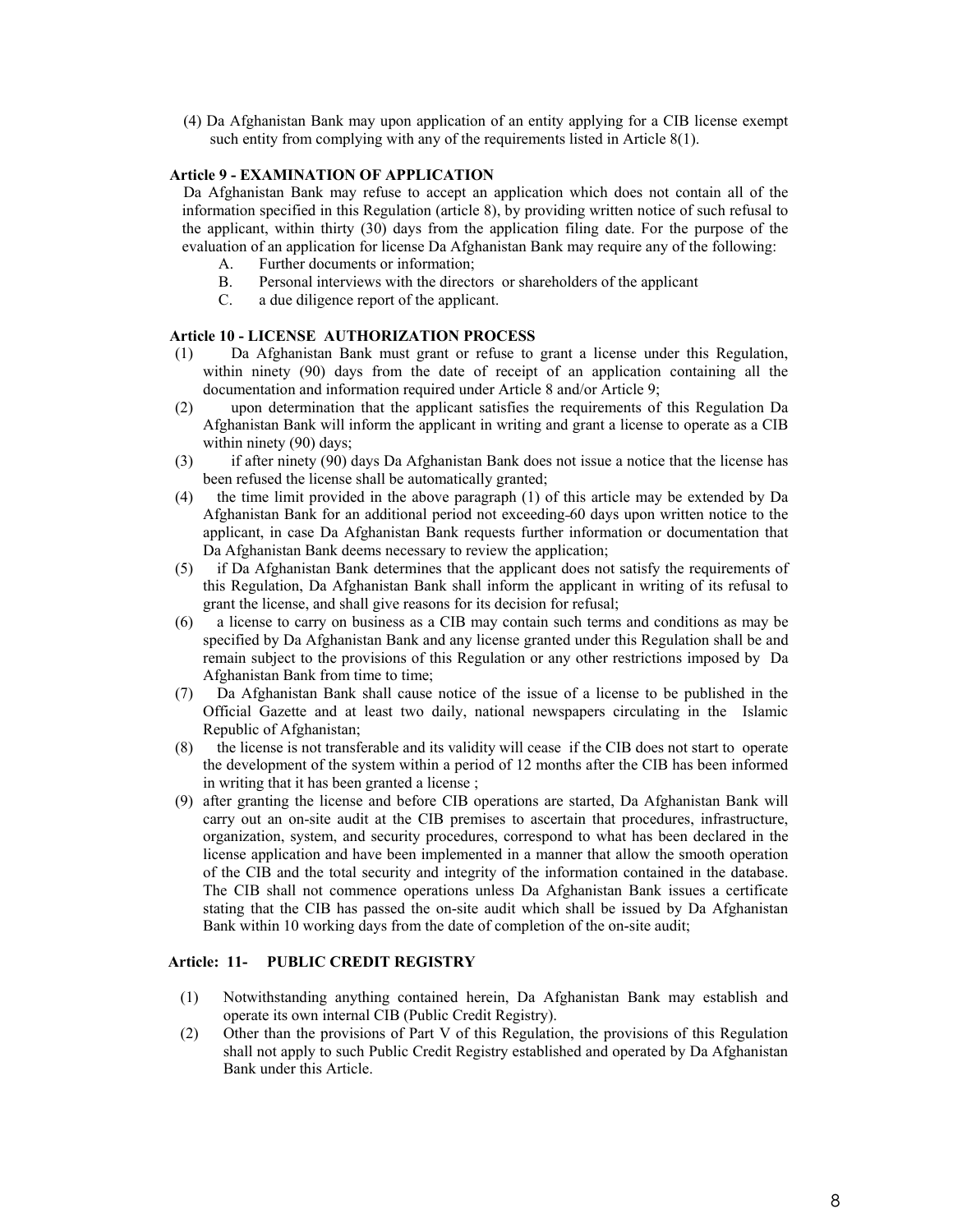## **Article 12 - RENEWAL OF LICENSE**

- (1) The initial license will have a validity of 15 years, and may be renewed by Da Afghanistan Bank for another such periods and under such conditions and through such procedures as determined by this regulation.
- (2) The applicant may apply for a renewal with Da Afghanistan Bank, not more than twelve months prior to the expiration of the license. The application will include:
	- A. statement of compliance with terms and conditions of the license
	- B. notice of any changes among its Directors, address, activities carried out
	- C. payment of the established fee if any is requested by Da Afghanistan Bank;
- (3) Da Afghanistan Bank shall within thirty (30) days send a license renewal confirmation in writing upon receipt of application;
- (4) If the confirmation of license renewal is not sent by Da Afghanistan Bank within thirty (30) days, the license shall be considered to have been automatically renewed.

#### **Article 13 - CAPITAL REQUIREMENTS**

In order to carry on the business of a CIB, the CIB shall ensure a minimum share capital as notified by Da Afghanistan Bank, must be fully subscribed and paid up by such CIB. The minimum capital may be revised, through regulatory provisions, by Da Afghanistan Bank.

#### **Article 14 - SHAREHOLDING PATTERN AND OWNERSHIP OF THE CIB**

No user/subscriber or data provider of any CIB may directly or indirectly own more than 5% of the share capital of the CIB itself, nor may he/she directly or indirectly or in pool with other data providers/users have or exercise control the legal entity.

For the purposes of this Article, the following will be held to have control, individually or wholly:

- A. the persons who control the company or user entity or data provider of the Credit Information Office;
- B. the persons affiliated to the company or user entity or data provider of the Credit Information Office;

For the purposes of the present article, "affiliated person" shall mean any company or entity of the same group or a subsidiary of the user entity or data provider.

#### **Article 15 - SUPERVISION OF THE CIB**

- (1) Notwithstanding Da Afghanistan Bank's authority given to it under any other law of Afghanistan, Da Afghanistan Bank shall have regulatory and supervising authority to:
	- A. License and regulate activity of the CIB;
	- B. Enforce a proper Code of Conduct which regulates the relationship between CIB and data providers and users;
	- C. Ensure that CIB, data providers, users, adhere to the Code of Conduct, maintain proper business standards and fair and acceptable credit reporting practices, under the credit reporting scheme;
	- D. Ensure that CIB, users, and data providers fully abide by the provisions of this Regulation, granting consumer's rights as specified by this Regulation;
	- E. Take steps to protect the interests and rights of the consumers and owners of the information;
	- F. Review those disputes between Owners of information and CIB/users that did not find an amicable solution and take a final incontrovertible decision;
	- G. Protect the integrity of the national credit reporting system against any abuse committed by the CIB or, the data providers, or the users,;
	- H. Investigate violations, impose penalties for infringements of this Regulation;
	- I. Perform any other function specified under this Regulation, issue directive and circulars, and undertake the activities necessary to fully enforce the provisions of this Regulation.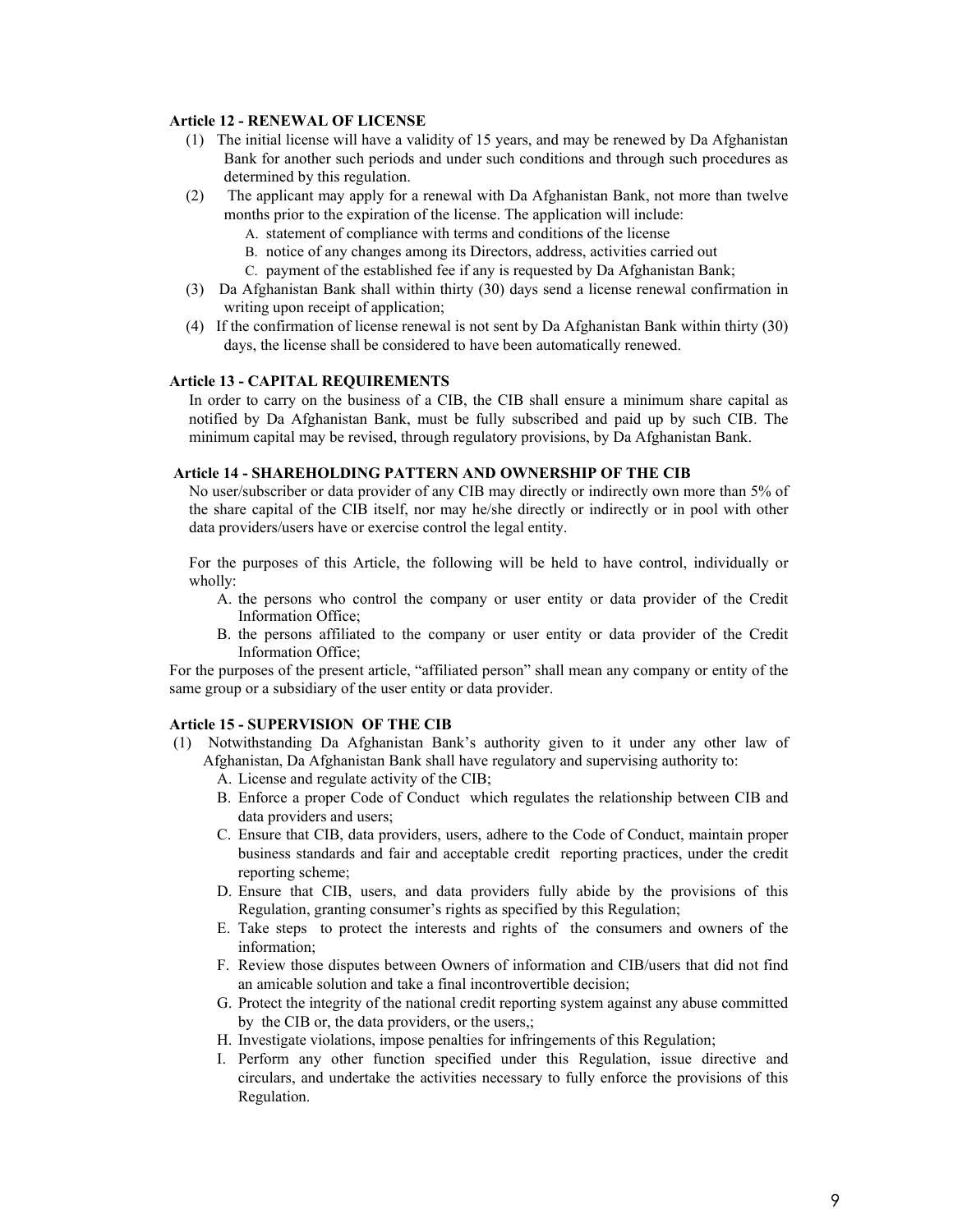J. Take any other action that Da Afghanistan Bank may deem as being appropriate for achieving the objectives or implementing the provisions of this Regulation.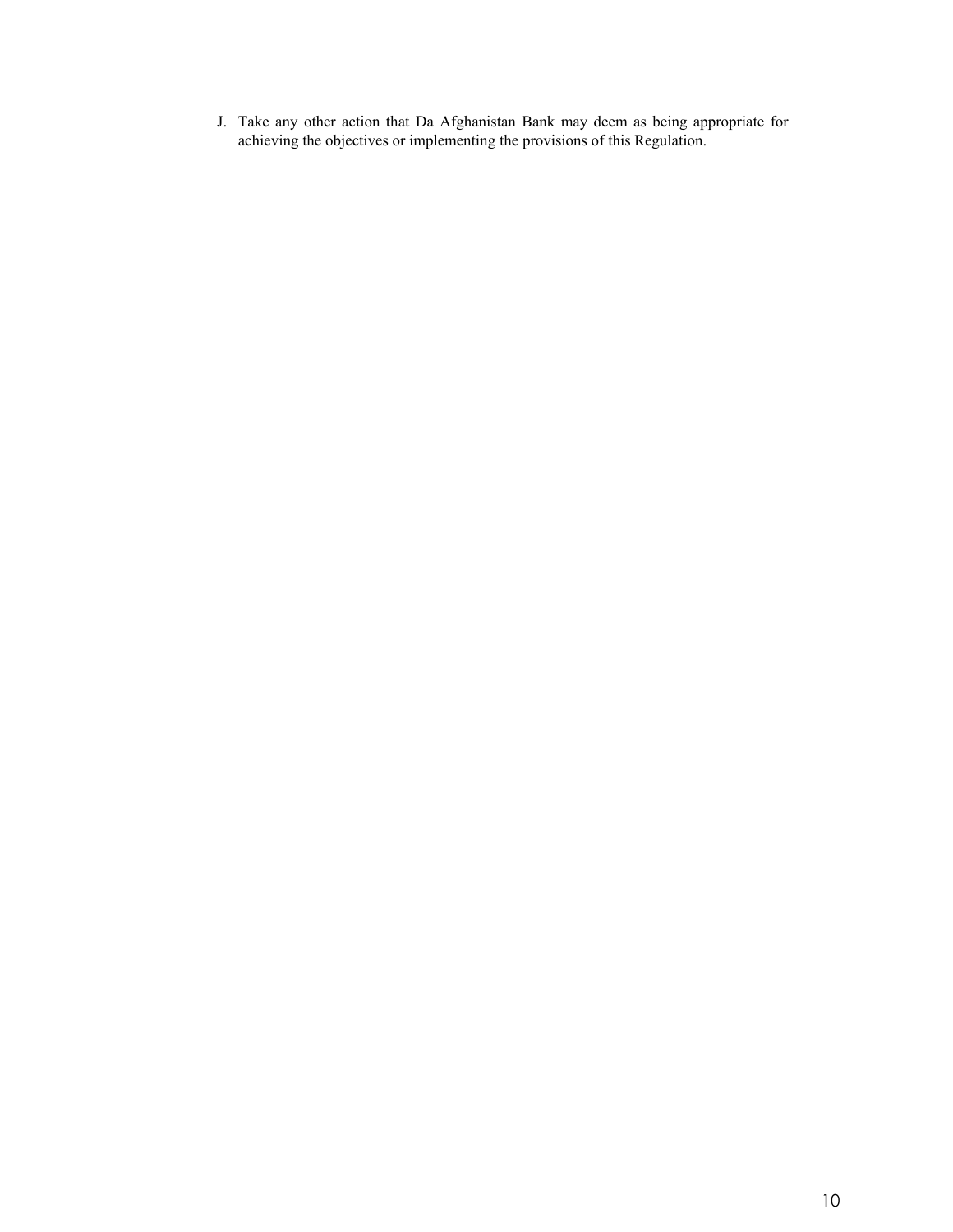- (2) Da Afghanistan Bank shall lay down directives, the functioning norms and conditions related to the activities of the CIB, to make sure that the processing of personal information is carried out in accordance with the provisions of the this regulation.
- *(*3) Da Afghanistan Bank shall establish an internal Credit Reporting Unit to execute the supervisory responsibilities attributed by this regulation, notably the oversight duties in respect of the CIB, users, and data providers as well as exert its role of final decision makers in case of dispute between a consumer/owner of the information and a user, data provider, or CIB.
- (4) In the performance of their duties under this Regulation, the authorized officers of Da Afghanistan Bank shall have the authority to; at all reasonable times:
	- A. conduct onsite inspections of the CIB's premises or the premises where the service is provided, or data backed-up, as often as Da Afghanistan Bank shall deem necessary;
	- B. have access to all books, records, contracts, minutes of meetings, and any other documents in the possession or control of any director, manager, officer or employee of any licensed CIB.
	- C. require any director, manager, auditor or employee of any licensed CIB to furnish such information or to produce such books, records or documents, as are in the possession or control, that relate to the operations of the licensed CIB and may be reasonably required for the performance of those duties.
	- D. The same checks may be applied by Da Afghanistan Bank at the data providers'/ users' sites.

## **Article 16 - ANNUAL AUDIT AND COMPLIANCE REVIEW**

- (1) Every CIB shall appoint an independent firm of chartered accountants to conduct an annual review of the CIB's compliance with the provisions of this Regulation.
- (2) The audit firm shall prepare a report of its findings which shall be delivered to the CIB and Da Afghanistan Bank within [30] days.
- (3) The CIB shall deliver the report to its shareholders within [15] days of its delivery to the CIB, however the aforesaid periods may be extended by Da Afghanistan Bankfor [15] days upon good cause shown to Da Afghanistan Bank.
- (4) The CIB shall bear the cost of the compliance review.

#### **Article 17 - GOVERNANCE**

- (1) The CIB shall have a board of directors not less than three and up to nine members.
- (2) A person can be appointed a director if he/she does not fall under provisions of section (3) below
- (3) No person shall be Director or manager of a CIB, who:
	- A. has been adjudged a bankrupt by a Court of Law.
	- B. has been convicted by a court for an offence involving dishonesty or any other criminal act and has been deprived of civil right by a court order;
	- C. has been a director, chief executive officer or manager of a company which has been wound up by a court act or has been placed in receivership;
- (4) The members of the board must ensure:
	- A. that the activities conducted by the CIB are in full compliance with this Regulation or any other regulations made there under;
	- B. that a specific Consumers Service Unit is operated by the CIB to fulfill the requests and complaints the consumers;
	- C. that competent and sufficient staff are appointed to provide the service according to the provisions of this regulation, the service contract and the Code of Conduct, signed with the subscribers;
	- D. that the CIB appoints an independent external auditor to undertake the compliance audit provisioned in this Regulation (Article 16)
- (5) The Board of Directors shall elect a chairman from amongst their members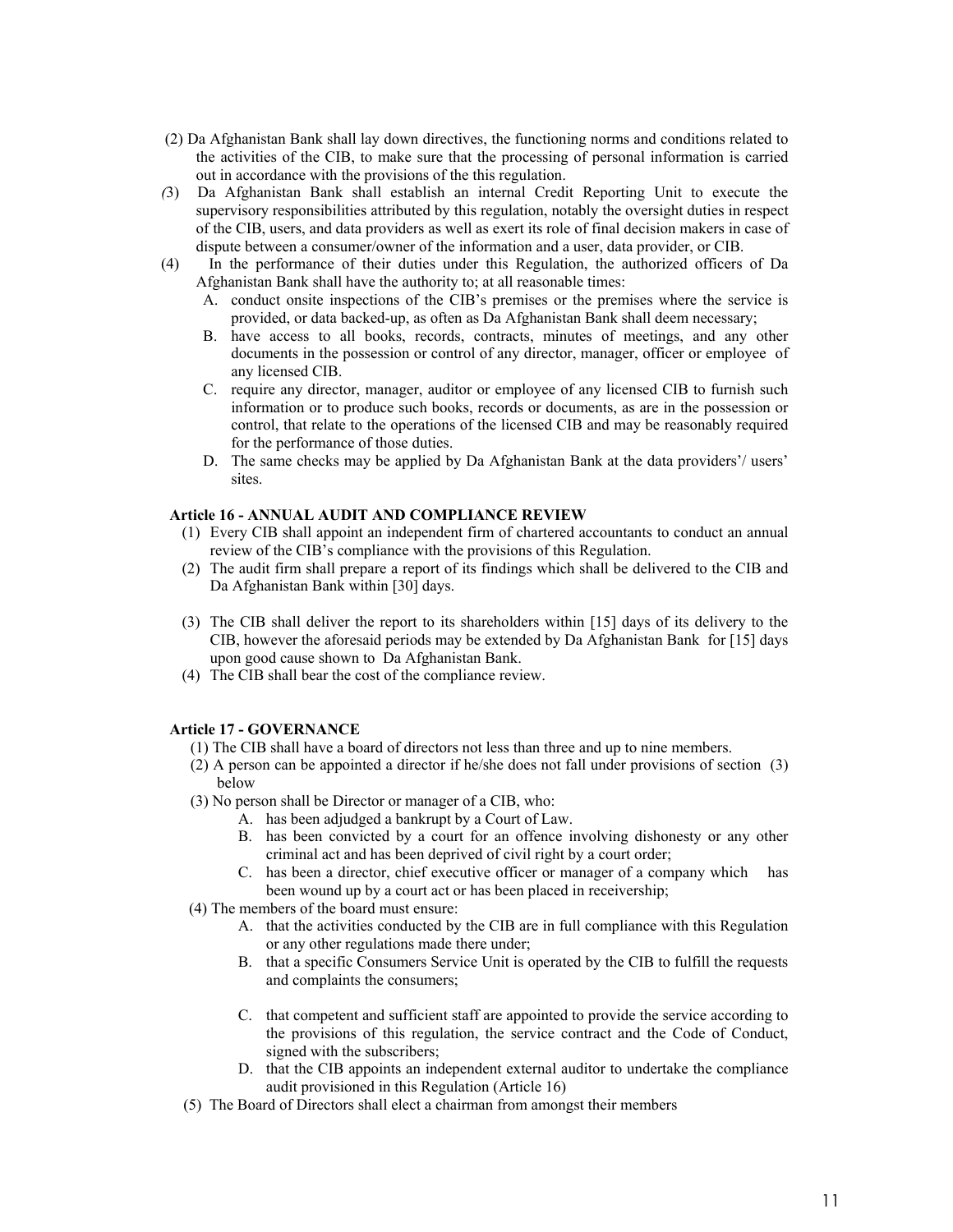#### **PART II CREDIT REPORTING PRINCIPLES**

#### **Article 18 - PERMISSIBLE PURPOSE**

- (1) For the purposes of this Regulation the CIB may furnish a credit report only under the following circumstances:
	- A. to enable the recipient to evaluate the creditworthiness of a consumer in the granting of credit;
	- B. As a consequence of a credit application submitted by the consumer whether for the first time, or for a credit line increase, a credit renewal, or a change in terms and conditions of an existing loan or credit contract;
	- C. As a consequence of a Court order having permissible jurisdiction;
	- D. In response of an international treaty enacted by the Islamic Republic of Afghanistan under the Laws of the Islamic Republic of Afghanistan
	- E. As a consequence of the need of Da Afghanistan Bank to access the information for risk monitoring and credit supervision purposes
	- F. Any other circumstance approved by Da Afghanistan Bank.
- (2) The CIB are expressly prohibited to provide, and the subscribers to request, any information and credit reports for marketing purposes or for any purpose other than that provided in Article 18(1) hereof.

#### **Article 19 - MANDATORY PARTICIPATION TO THE SHARING SCHEME**

- (1) Any Regulated Person that lends credit to natural and legal persons, are mandated to participate in the credit information sharing system and contribute the whole of their credit transactions database to the at least one of the private CIBs operating in the country (if existing) and to Da Afghanistan Bank's internal registry, provided that a prior, open, written, informed consent has been obtained from such persons, for the provision of said information and the sharing of said information with other third parties, users subscribers, CIBs Da Afghanistan Bank .
- (2) Other financial or commercial entities, retailers, public or private utility companies, nonbanking financial institutions, and any other financial entity or intermediary in general whose activities include lending to natural and/or legal persons, and that are not-regulated by Da Afghanistan Bank , may contribute their credit transactions database to one or more of the CIB operating in the country, provided that a prior, open, written, informed consent has been obtained from such persons, for the provision of said information and the sharing with other third parties, users subscribers, CIBs, Da Afghanistan Bank.

#### **Article 20 - MANDATORY INQUIRIES TO A CIB**

- (1) Any Regulated Person that lends credit to natural and legal persons, are mandated to inquire a CIB and request the credit report of any person prior to granting credit to such person, or making any transaction related to the credit risk assessment, according to the permissible purpose stated in this Regulation, and provided that the prior, free, written, informed consent has been obtained from such person, as indicated in article 19.
- (2) Other financial or commercial entities, retailers, public or private utility companies, nonbanking financial institutions, and any other financial entity or intermediary in general whose activities include lending to natural and/or legal persons, and that are not-regulated by Da Afghanistan Bank , may inquire a CIB and request the credit report of any person prior to granting credit to such person, or making any transaction related to the credit risk assessment, according to the permissible purpose stated in this Regulation, and provided that a prior, free, written, informed consent has been obtained from such person, for the inquiry to the CIB.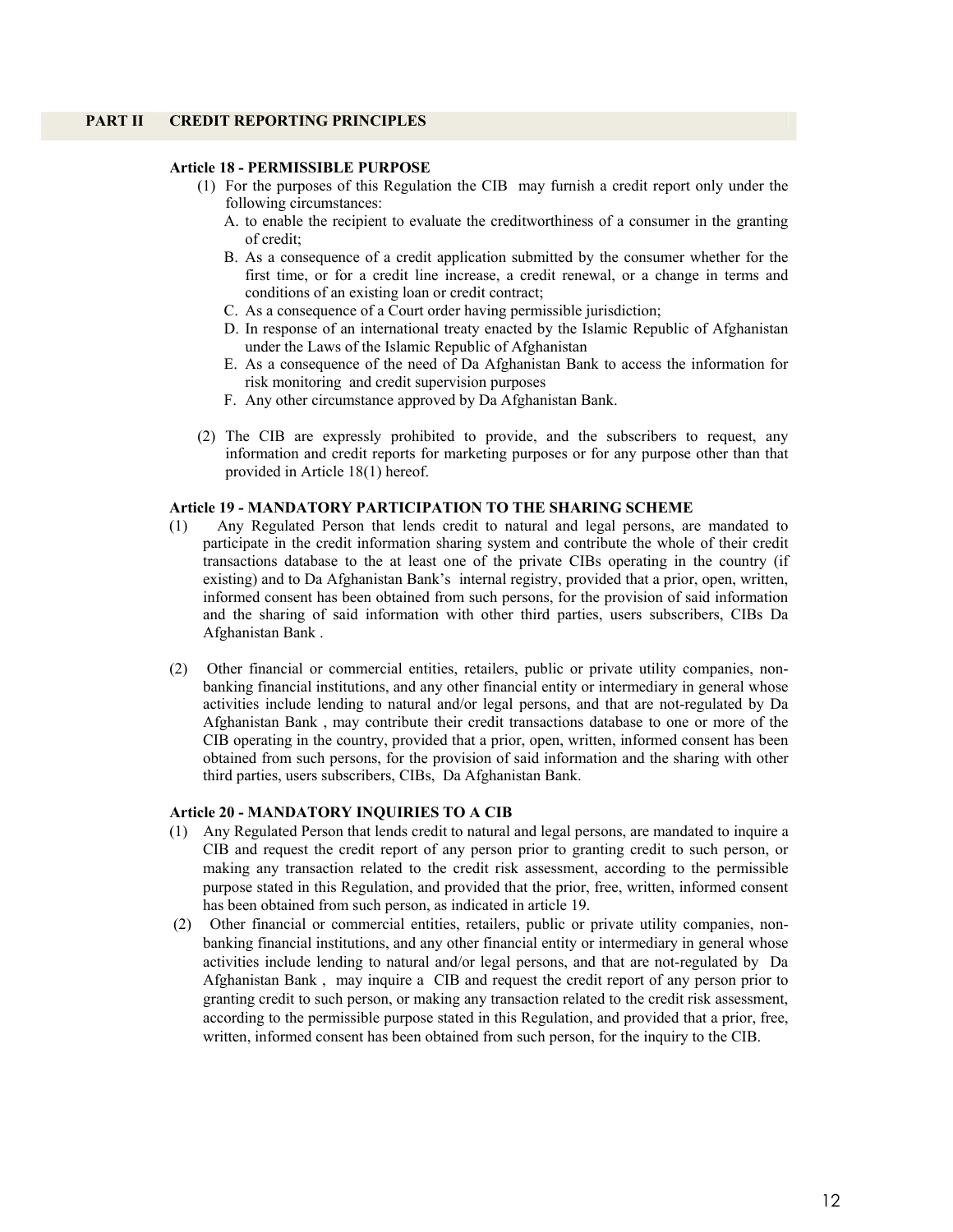#### **Article 21 - RECIPROCITY**

- (1) The CIB shall refuse to provide its services and supply information, under any form or format to those users, regulated or non-regulated by Da Afghanistan Bank, that do not provide the same type of information to the CIB, concerning the totality of the loans granted and active in their books.
- (2) For the purpose of this article it will be considered that the users executes credit transactions, or of similar nature, as a customary and constant activity, even if not the primary one, but does not supply information to the CIB.

#### **ARTICLE 22 - CONSENT OF THE CONSUMER OR OWNER OF THE INFORMATION**

- (1) Before sharing information with the CIB, or inquiring the CIB for any information related to the consumers' information, data providers/subscribers must obtain the valid consent of the consumer / owner of the information.
- (2) For the purpose of this Regulation valid consent means an expressed, prior, written, informed authorization of the consumer/ owner of information allowing the lender to share data with the CIB and /or inquiry the CIB to obtain information.
- (3) Consent shall be included and be an integral part of the consumer credit application or credit agreement.
- (4) Once having obtained a valid consent, the user can carry out any necessary, periodical inquiry with the CIB, concerning the information of the Consumer that has given the consent, during the time of effectiveness of the relationship, and limitedly to the credit account or transaction for which the consent has been given by the consumer
- (5) It will be the responsibility of the users contracting the services of the CIB to collect and store the consent of the consumers/owners of the information for the duration of the credit contract.
- (6) The users must maintain absolute confidentiality with respect to the contents of the information provided by the CIB.
- (7) Nothing in this article shall apply to the information requested by Courts, tribunals.

#### **ARTICLE 23 - NON-APPLICABILITY OF BANK SECRECY**

For the purposes of this Regulation it will not constitute a violation of any provisions pertaining to bank secrecy contained in the Law of Banking, the Law of Da Afghanistan Bank or any other law in force in Afghanistan in respect of the sharing of credit information and other related information, between data providers / users, other public and private sources, and the CIB when such exchange is carried out in accordance with the provisions of this Regulation and with the express consent of the consumer / Owner of Information.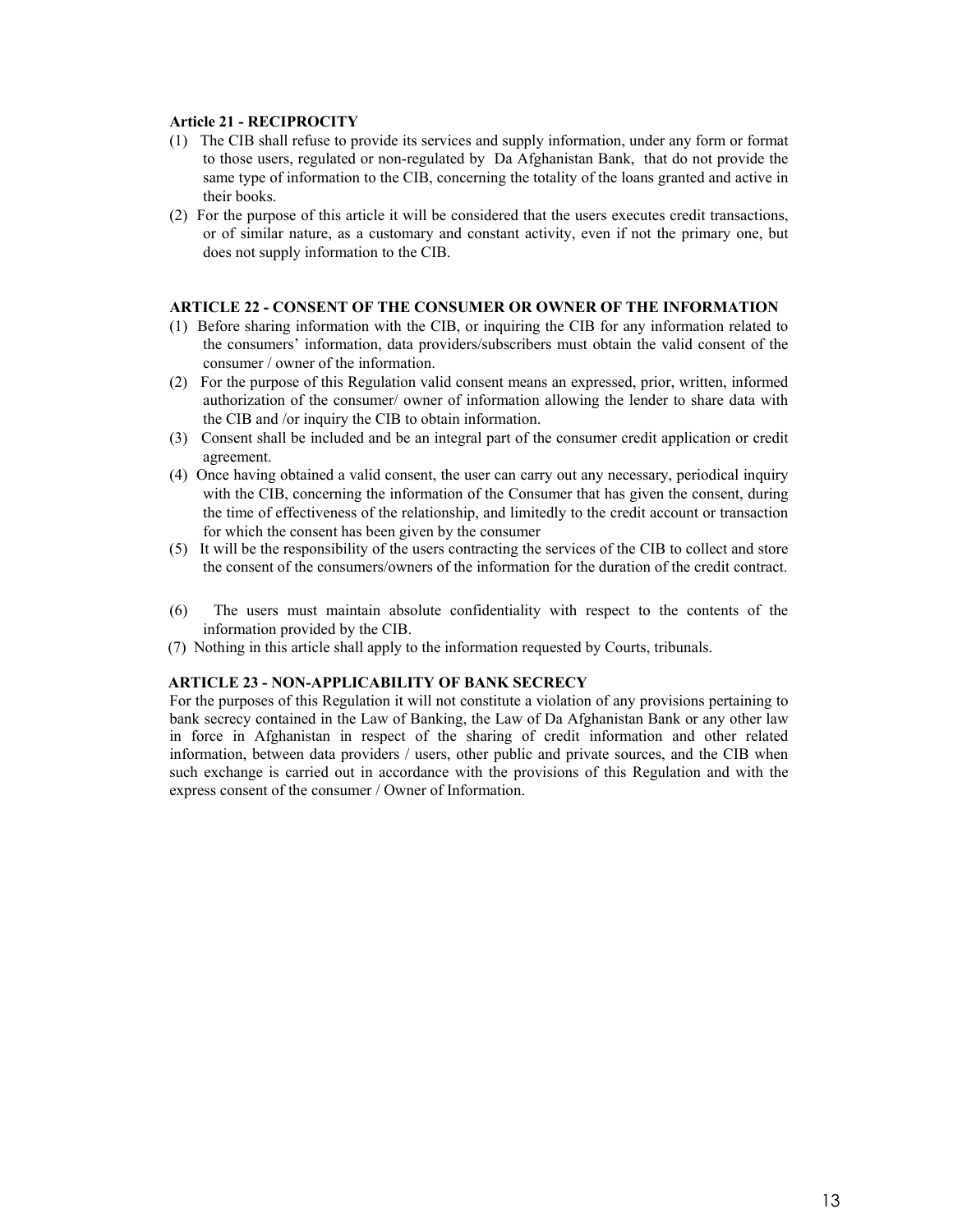## **ARTICLE 24 - PERMITTED INFORMATION**

- (1) Data providers may supply the CIB with any detailed information of an economic, banking, and financial nature in general, related to consumers' obligations, payment history, guarantees, and debtor classification, in such a fashion as to allow the correct and unequivocal identification, location and thorough description of the level of debt of the holder in a determined moment.
- (2) It is also allowed the use of information acquired by the CIB by virtue of article 26 of this Regulation (public information).
- (3) The CIB shall supply full, comprehensive credit history, based on the full payment information, positive and negative, of the consumer, including but not limited to the current and historical payments, approved and outstanding balances, credit limits, type of credit product, defaults, arrears balance, highest defaults, etc.

#### **ARTICLE 25 - SENSITIVE AND OTHER PROHIBITED INFORMATION**

- (1) the CIB is prohibited to collect, store, process, disseminate, or show in a credit report, or in any other form, format or medium, any information concerning a consumer/owner of information which relate to:
	- A. Information on political opinions and ideologies;
	- B. Information on religious convictions or beliefs;
	- C. Information on psychic or physical health conditions;
	- D. Information related to facts or circumstances of the intimate life and personal habits of natural persons.
- (2) The sharing/ utilization of the following information, concerning a consumer / Owner Information, between data providers/users and the CIB, is also strictly prohibited:
	- A. Information on the balances and movements in the checking accounts;
	- B. Information on the balances and movements in savings accounts;
	- C. Information on the deposit certificates, of whatever nature;
	- D. Any other information concerning other savings and/or deposit products;
	- E. Any other information that is not strictly related and exclusive associated to the debt situation and credit history of a consumer.

## **ARTICLE 26 - PUBLIC INFORMATION**

- (1) A CIB may collect, store, process, disseminate, and show any information, that is ordinarily available to the public, particularly, but not limited to the following:
	- A. Civil registry
	- B. Voters roll
	- C. Public utilities
	- D. Information maintained by agencies that keep details of businesses
	- E. Registries of active/closed businesses as well as companies' balance sheets;
	- F. Information maintained by agencies that register property rights and transactions including immovable properties, creation of charges on assets;
	- G. Registries of Tribunals and Courts which list data on judgments, debts, insolvency proceedings records, business wind-up records;
	- H. Ruling and sentences from other administrative tribunals and or other agencies regarding the credit status of a person.
- (2) The right of a CIB to access information from public sources shall be in addition to the right to information granted under any law.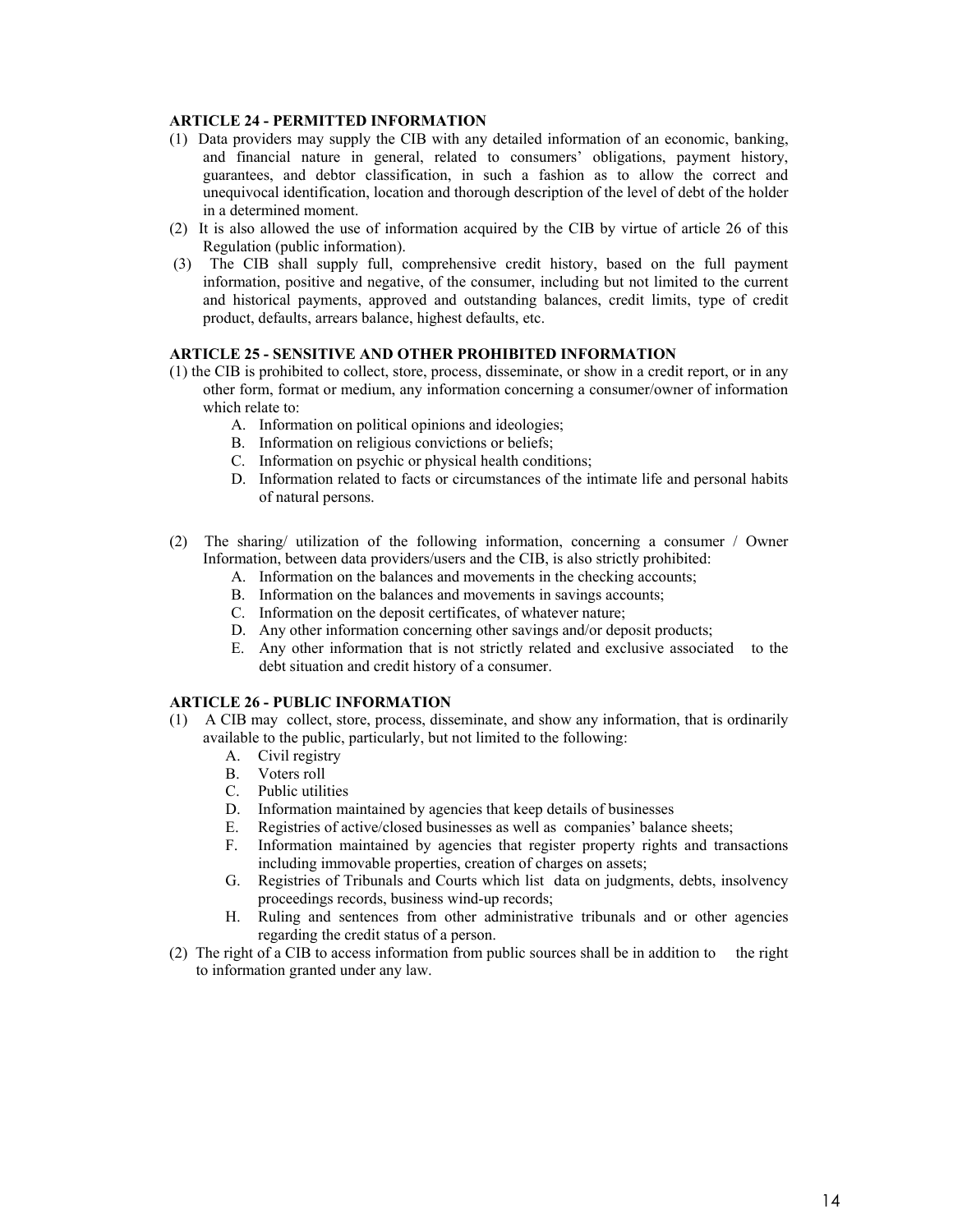## **ARTICLE 27 - DATA QUALITY**

- (1) The CIB and data providers will take all reasonable steps to ensure that the data is accurate, up to date.
- (2) The CIB will keep records of incidents on data quality breaches held under their systems
- (3) The CIB may refuse files provided by data providers based on scarce data quality adequacy, and request that the data provider provides again the files with the minimum quality standards agreed, with the CIB and other data providers.

#### **ARTICLE 28 - CONFIDENTIALITY OF INFORMATION, IMMUNITY AND INDEMNIFICATON**

- (1) Any person including subscribers' officials, CIB employees and any other person who receives, compiles, processes, transmits information, shall perform those activities in accordance with the provisions of this Regulation and shall:
	- A. use the information solely for the purposes permitted under the provisions of this Regulation
	- B. disclose information in *bona fide* according to this Regulation or directives issued to implement this regulation.

2) No suit, prosecution, other legal proceedings or action in damages shall lie against the Da Afghanistan Bank , the CIB, its officers or employees or a Data provider/ user/ subscriber for disclosing information or for anything done or omitted in the exercise or performance of any action, power or duty conferred or imposed by or under this Regulation, unless the act or omission is shown, beyond reasonable doubt to have been in bad faith.

(3) Da Afghanistan Bank *may* indemnify any current or former employee against damages, costs or charges in respect of civil, criminal or administrative proceedings brought against such person for anything done or omitted in the exercise or performance of any function, power or duty conferred or imposed by or under this Regulation, or any directive, if that person acted honestly and in good faith in fulfillment of his or her duties.

#### **ARTICLE 29 - RETENTION PERIOD**

- (1) The CIB shall store and maintain the information in the database for a maximum period of five (5) years after the date the information is received and stored.
- (2) The CIB is expressly forbidden from disseminating information prior to the limit mentioned in paragraph (1) of this article.
- (3) Nevertheless CIB may store the information in their database, but not distribute it, for an additional five (5) years, and utilize it in case consumers, or subscribers, institute proceedings against the CIB or in case it is required by Tribunals, Courts, Da Afghanistan Bank , or other public agency allowed to access the information by virtue of the law.
- (4) Data Providers must continue supplying the CIB with credit information of their customers originally contributed to the CIB, even when the data provider / user is no longer a subscriber of the CIB, due to having ended the contractual link between the two of them, and as long as a relationship exists between the Consumer and the data provider / user in matters afferent to that/those credit accounts information initially contributed, and until the credit account reaches its natural end.
- (5) Notwithstanding anything else contained in this regulation, Da Afghanistan Bank may maintain in its database, information without any time limit provided that Da Afghanistan Bank shall only use such information for performance of its supervisory and regulatory purposes and shall not provide lenders with information that is more than 5 years old.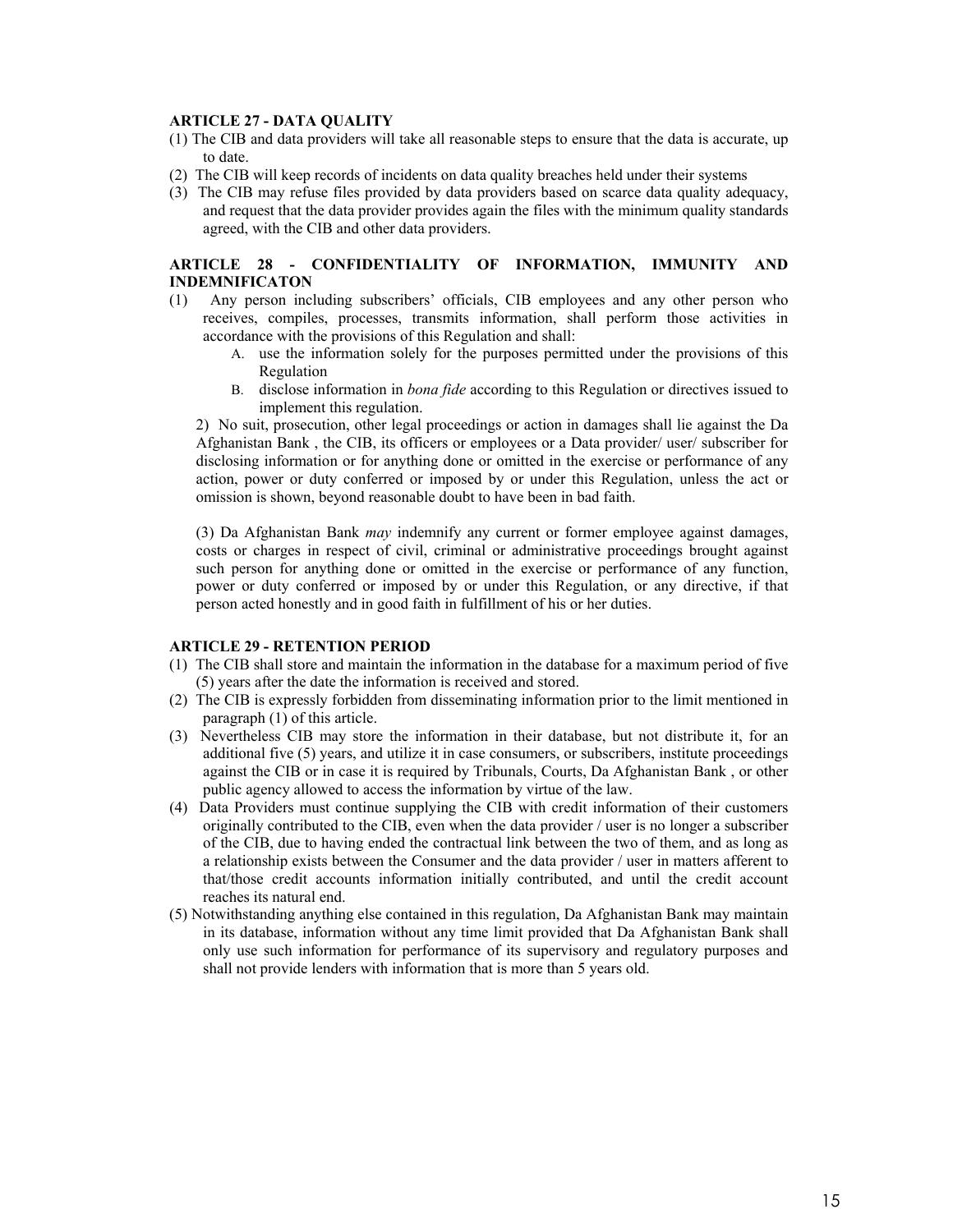## **ARTICLE 30 - SECURITY AND INTEGRITY OF DATA**

- (1) The CIB shall take all the necessary steps to ensure that access to, modification and disclosure of information by non authorized institutions or people is prevented.
	- (2) A database back-up must be in place and effectively functioning since the first day of operations.
- (3) Copies of the database will have to fully mirror the original, and be located in different locations from the site where the main activity of the CIB is performed.
- (5) A Disaster Recovery Plan (DRP) and procedures to implement it must be in place, and effectively functioning since the first day of operations.
- (6) The CIB may not start operations if the DRP, has not been tested and approved by the Board of Directors.
- (7) The DRP must be validated and updated at least once a year.

#### **ARTICLE 31 - CROSS-BORDER DATA FLOWS**

- (1) In order to allow the CIB to exploit the economy of scale harnessing the power of technology, and offer better services at reduced prices, the data collected by the CIB in the Islamic Republic of Afghanistan and / or the databases, including the back-up sites, can be stored and kept in a different country, if the host country can guarantee a level of security, and security measures, similar to the ones observed and enforced in the Islamic Republic of Afghanistan.
- (2) Authorization to off-shore data from the Islamic Republic of Afghanistan to a different country maybe requested to the Da Afghanistan Bank, upon presentation of a specific application from the interested CIB, integrated by additional, specific documentation that may be requested by Da Afghanistan Bank.
- (3) Da Afghanistan Bank must grant or refuse the authorization to off-shore data, within 60 days from the date of receipt of an application integrated by the specific, additional documentation requested.
- (4) If within 60 days Da Afghanistan Bank does not issue the confirmation that the authorization to off-shore has been granted, the authorization shall be considered granted.

# **PART IV CREDIT INFORMATION BUREAU OPERATIONS**

## **ARTICLE 32 - CIB PERMITTED ACTIVITIES**

- (1) The CIB may engage in the following activities:
	- A. collect and store information
	- B. process credit related data
	- C. merge different sources of information
	- D. create and sell credit reports and similar information services
	- E. disseminate credit reports among users
	- F. any activity necessary or ancillary to the performance of its operations
- (2) The CIB shall not engage in activities different from those described under paragraph (1) of this Article and particularly the CIB and the subscribers shall not use the credit information contained in the database for any marketing purposes or services.
- (3) The CIB is allowed to develop credit bureau scores, credit scoring models, and other similar risk management and decision tools by using the data supplied by data providers / subscribers and other sources.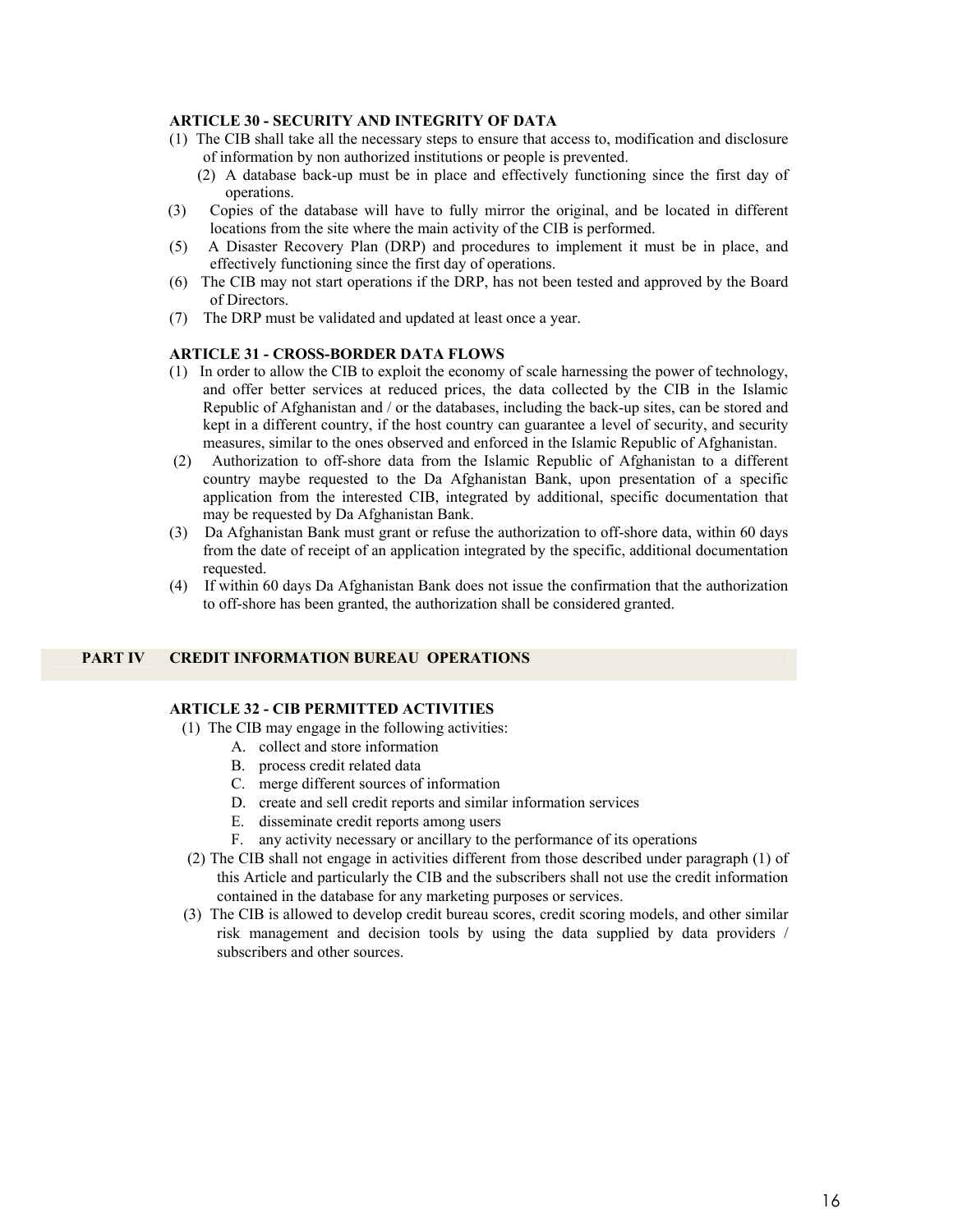#### **ARTICLE 33 - GUIDELINES FOR THE SHARING AND PROCESSING OF**

#### **INFORMATION**

- (1) For the collection and treatment of information under its responsibilities, the CIB must observe the following general guidelines:
	- A. The collection of information cannot be conducted by fraudulent or illicit means;
	- B. The information collected can be utilized only for the purposes permitted under this regulation;
	- C. The CIB shall ensure accuracy of information;
	- D. In the event it is discovered that the information is inexact or erroneous, in whole or in part, immediate corrective measures must be adopted, by the CIB and the user, as the case may be.
	- (2) The database/s of the CIB will comprise the information provided directly by the data providers on credit transactions and others of an analogous nature which the latter grant to their customers, in the manner and within the terms in which it is received from the data providers, as well as any other information supplied by Da Afghanistan Bank or other information coming from public entities or private entities, if permitted under this regulation, regardless of their origin or nature.
	- (3) For the purposes of protecting the consumer / owner of the information and providing for the accuracy, the veracity and the timely and effective currency of the data base of the CIB, the data providers must supply the CIB, at least once a month, with all the updated information of their active and new customers, in such a way as to allow the correct and unequivocal identification of the level of indebtedness of an owner of information at a given moment.
- (4) The CIB, after receiving the information supplied by a data provider, must proceed to update their data base, immediately, diligently, and effectively.
- (5) The Bank shall encourage the adoption of a Code of Conduct and professional practice that shall be signed by both, the CIB and the data provider / subscriber, together with the service agreement and that shall determine the guidelines of data sharing and provisions.
- (6) It is understood that the data collected by Da Afghanistan Bank can be used by Da Afghanistan Bank for any internal utilization regarding its institutional responsibilities as the central bank of Afghanistan.

## **ARTICLE 34 - GUIDELINES FOR THE PROVISION OF CREDIT REPORTING SERVICES**

- (1) All the financial intermediaries, official or public institutions, and the other natural and legal persons who meet the requirements of this regulation, can be users or subscribers of the CIB, and may acquire the capacity to become users/ subscribers of the CIB via the execution of a service agreement signed directly with the CIB for the provision of information services.
- (2) The CIB must have in place systems and processes capable to verify the identity of the user and/or the consumer in order to safeguard the confidentiality of the information, in the terms of the applicable legal provisions.
- (3) The users, prior to accessing the database of a CIB for obtaining information on a consumer, must have the valid consent of the latter.
- (4) The CIB may disseminate data and supply information services through any technological means, electronic device or automated information processing system, through any public or private telecommunications network, as long as they satisfy the security, confidentiality, integrity provisions established by this regulation.
- (5) The user, its officials, the employees, service providers, must maintain confidentiality over the information contained in the credit reports to which they have access.
- (6) the user shall not share or show the reports to any other persons, nor deliver the original report or a copy of same to other persons, nor disclose the content of the reports orally, nor in writing, nor via any electronic transmission method, to other persons who are not authorized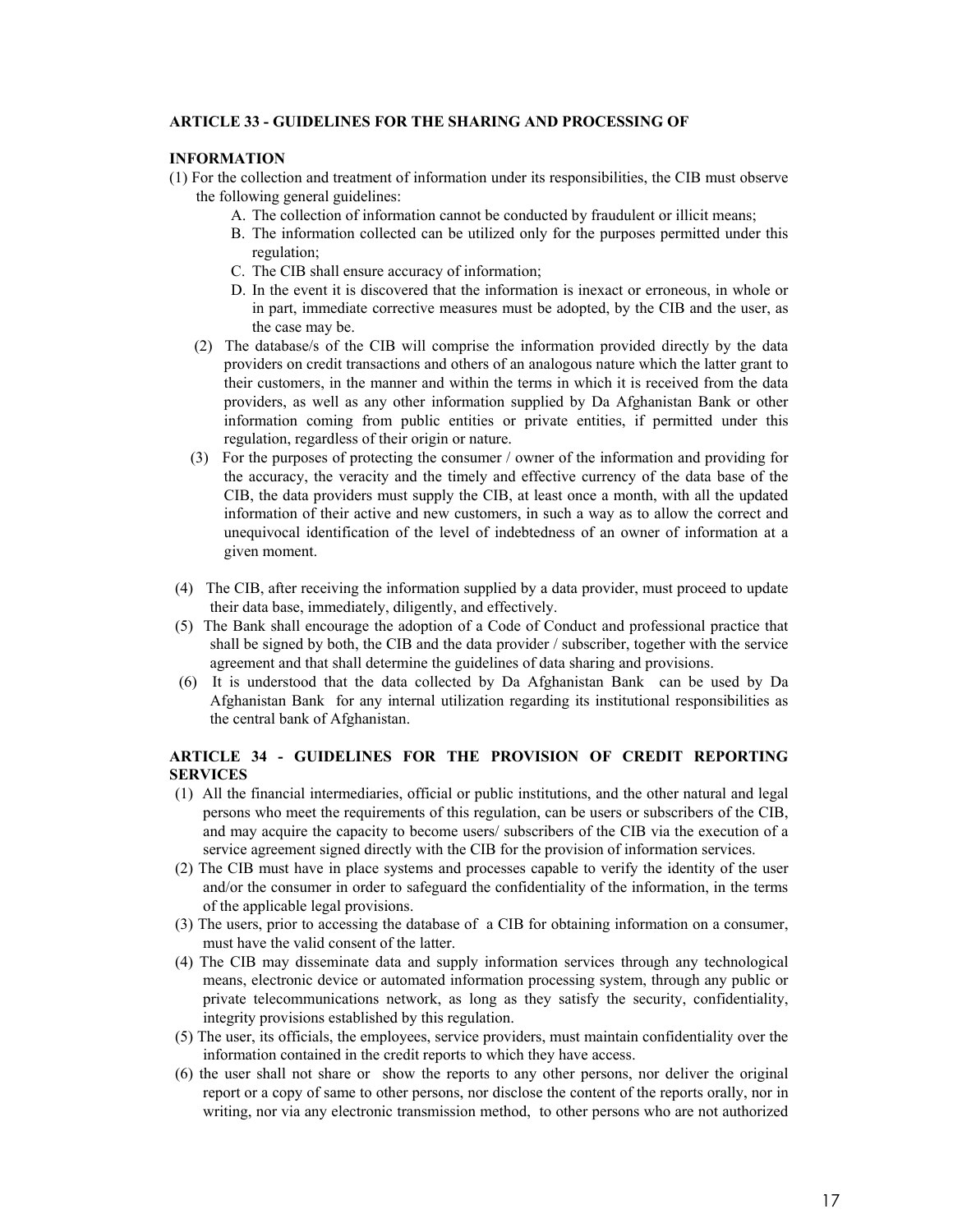employees of the user

- (7) The CIB can optionally agree with other CIB, at their discretion, to supply and interchange the information contained in each individual data bases, at cost or not, and without a further consent of the consumer/owner of information, that has already given the original consent. This includes the exchange of the information held by Da Afghanistan Bank with a private CIB.
- (8) It shall be the right of the user to:
	- A. request credit reports from the CIB after the payment of a fee;
	- B. obtain value added services from the CIB after the payment of a fee;
	- C. not to show in the credit report the name of the user but simply the lending sector, to which each user belongs to (e.g. bank, credit card, auto finance company, microfinance, retailer, etc).

## **ARTICLE 35 - DUTIES OF THE CIB**

It shall be the duty of the CIB to:

- A.Accept the information supplied from data providers and load it into its systems and database;
- B.Provide the users with complete credit reports upon request in accordance with the provisions of this regulation;
- C.Grant access to own credit reports to Owners of Information who offer proof of identity, and whose credit history is registered in the database;
- D.Set up and dedicate a specific unit with trained personnel to provide service and information to consumers regarding their data in compliance with this regulation;
- E. ensure consumers are able to challenge and correct data;
- F. Maintain adequate levels of data quality;
- G. Request data providers to correct information when there are grounds for it;
- H. Maintain the information in appropriate, secure systems and sites to avoid unauthorized access, loss or damage;
- I. Maintain data stored in the database for the period established in this regulation;
- J. Keep log of all the enquiries/ requests received from the users in a format that records the purpose for which the information was requested;
- K. Report all security breaches to Da Afghanistan Bank every time a breach takes place;
- L. Comply with this regulation, and any directive, circular made there under, or any orders, notices, instructions or conditions imposed by Da Afghanistan Bank and any Code of Conduct on credit reporting.

## **ARTICLE 36 - DUTIES OF THE USER/SUBSCRIBER**

It shall be the duty of the subscriber to:

- A. Obtain prior consent from consumers regarding the sharing of their credit data with the CIB and third parties, as well as for inquiring the CIB;
- B. Store and maintain record of the consumers' consent for the duration of the loan and credit agreement;
- C. Supply the licensed CIB with information on its whole consumers' credit history or the consumers that filed an application within that institution;
- D. Supply the information in the terms and format agreed with the CIB and established under the service agreement and Code of Conduct signed by the data provider/user and the CIB;
- E. Provide accurate updated information and correct any information according with the provisions of this regulation;
- F. Notify the consumer in case of adverse action and provide the consumer with a copy of the credit report which was the base for the decision;
- G. Dedicate a specific unit with trained personnel to provide sufficient protection to consumers regarding their data in compliance with this regulation.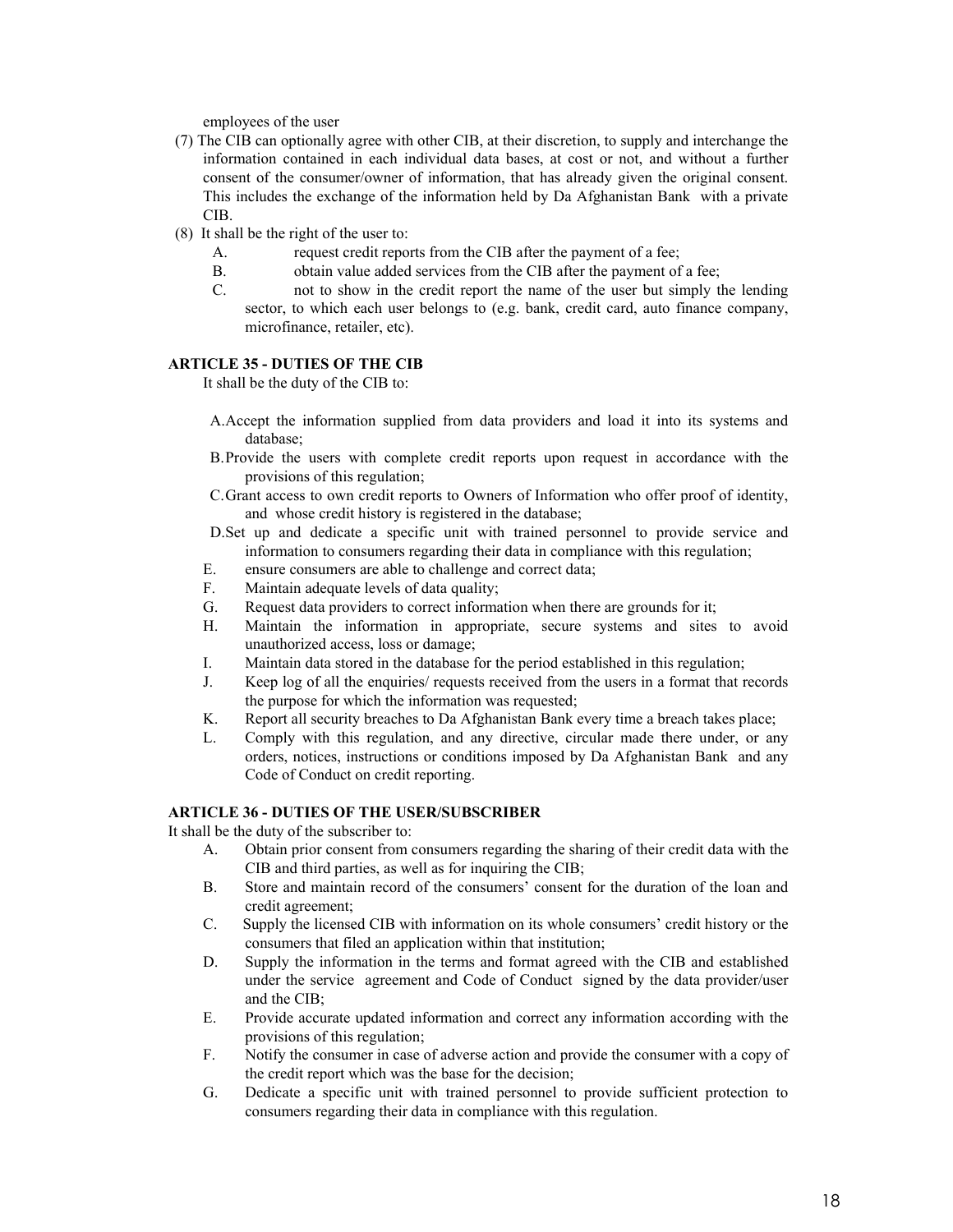## **ARTICLE 37 - PRICING AND COMMERCIAL POLICIES**

.

- (1) The CIB can charge the subscribers a fee based on the type of information service provided and according to the established pricing policy and price list.
- (2) The CIB will autonomously establish its price lists for the provision of its services.
- (3) The price list must be made available to the public and communicated to Da Afghanistan Bank .
- (4) The CIB cannot establish operational criteria or policies that are contrary to the provisions of this regulation, nor can they prevent subscribers or affiliates from providing information to or requesting information from any other CIB, nor can they establish limits on the number of consultations that the users can carry out, as long as they are made under the provisions of this regulation.
- (5) The price for the reports provided to the consumers must be approved by Da Afghanistan Bank .
- (6) [Da Afghanistan Bank may charge such fees from the users, necessary as far as, to cover the operational costs of the internal CIB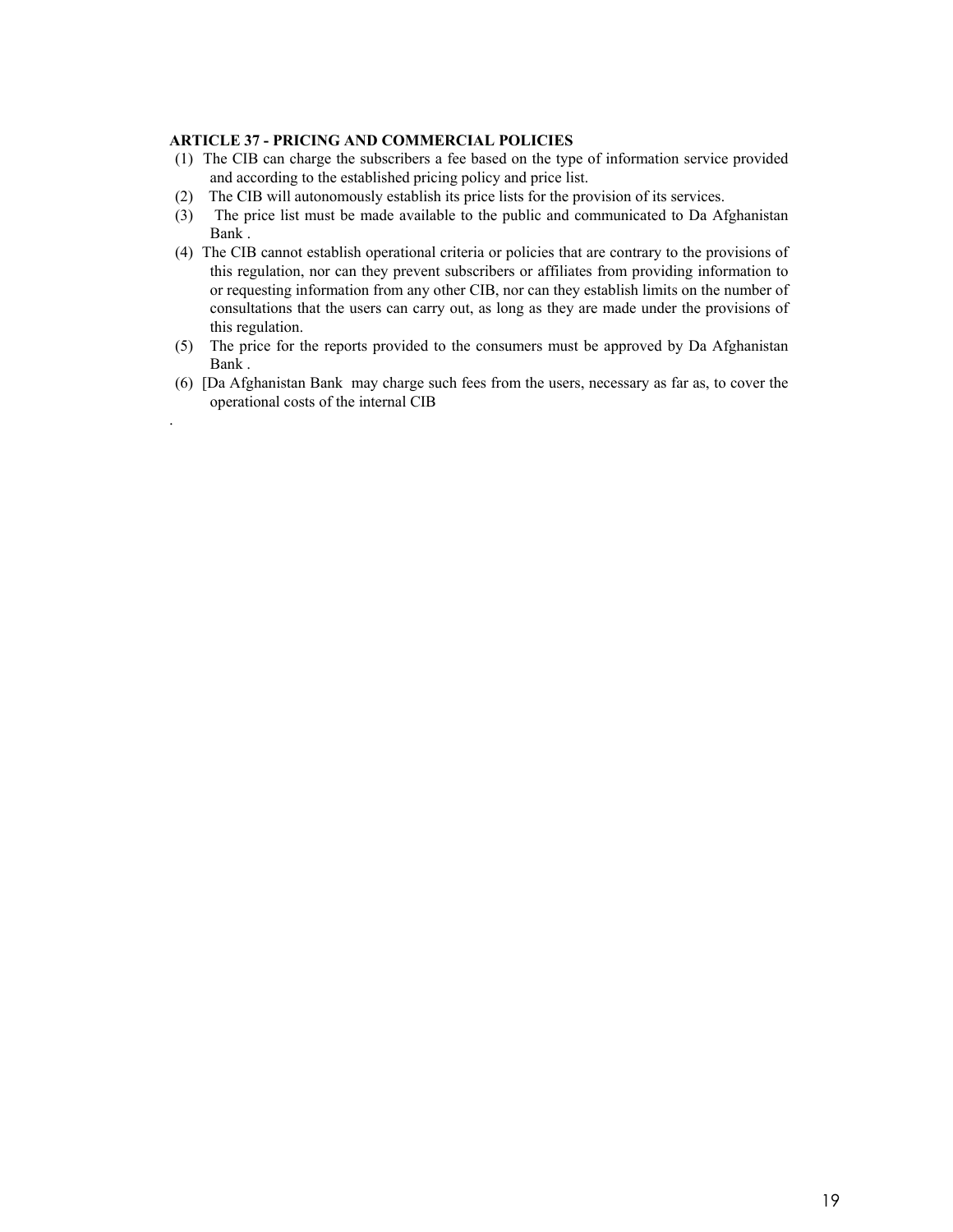## **PART V- RIGHTS OF THE CONSUMERS**

## **ARTICLE 38 - RIGHT TO BE INFORMED**

- (1) Users shall inform the consumers, before or at the time of soliciting their consent, of:
	- A. the purpose of the collection, processing, dissemination of information;
		- B. the consumers' rights to check their own credit history as well as to challenge and correct erroneous information;
		- C. the name, address and telephone number of the CIB that has provided information about them.
- (2) Detailed information regarding how to access and/or correct data shall be provided by the CIBs.

#### **ARTICLE 39 – CONSUMERS' RIGHT OF ACCESS TO THE INFORMATION**

- (1) A consumer has the right to receive a copy of the information maintained by a CIB on his/her own credit history, under the form of a credit report, upon presentation of a signed request integrated by proof of identity.
- (2) The request may be presented in any of the following forms:
	- A. in person
	- B. in writing upon presentation of sufficient proof of identity
	- C. on-line if adequate measures are in place to avoid unauthorized access and protect the consumer
- (3) The credit history shall also be accompanied by:
	- A. a list of users accessing the consumer data during the previous 6 months
	- B. detailed information on any codes used in the credit report or bureau scores so that the consumer can unmistakably interpret the meaning
	- C. the name of the user/s that provided the data
- (4) The CIB must present the requested credit report in a clear, complete and accessible form, in such a manner that it is self-explanatory, and must make it available to the consumer within a term not longer than three (5) working days, upon receipt of the consumer request.
- (5) The Credit Report must allow the consumer to know clearly and precisely the situation of his/her credit history.
- (6) The consumer will have the right to obtain a credit report free of charge once a year, and always in all those disputed cases where the data error is attributable to the data provider / subscriber or the CIB
- (7) The fee for further access shall be reasonable according to administrative costs borne by the CIB, and approved by Da Afghanistan Bank. .

## **ARTICLE 40 - RIGHT TO BE NOTIFIED IN CASE OF ADVERSE ACTION**

When an adverse action has been taken by the lender against the consumer, based in whole or in part on the information contained in a credit report received from a CIB, the consumer must be informed of such event by the lender, and the lender must provide a copy of the credit report that served as a base for the adverse decision.

## **ARTICLE 41 - RIGHT TO CHALLENGE DATA**

(1) If the consumer that is not satisfied with the accuracy of information contained in a report coming from a CIB, has the right to file a claim addressed to the specialized consumer unit of the CIB.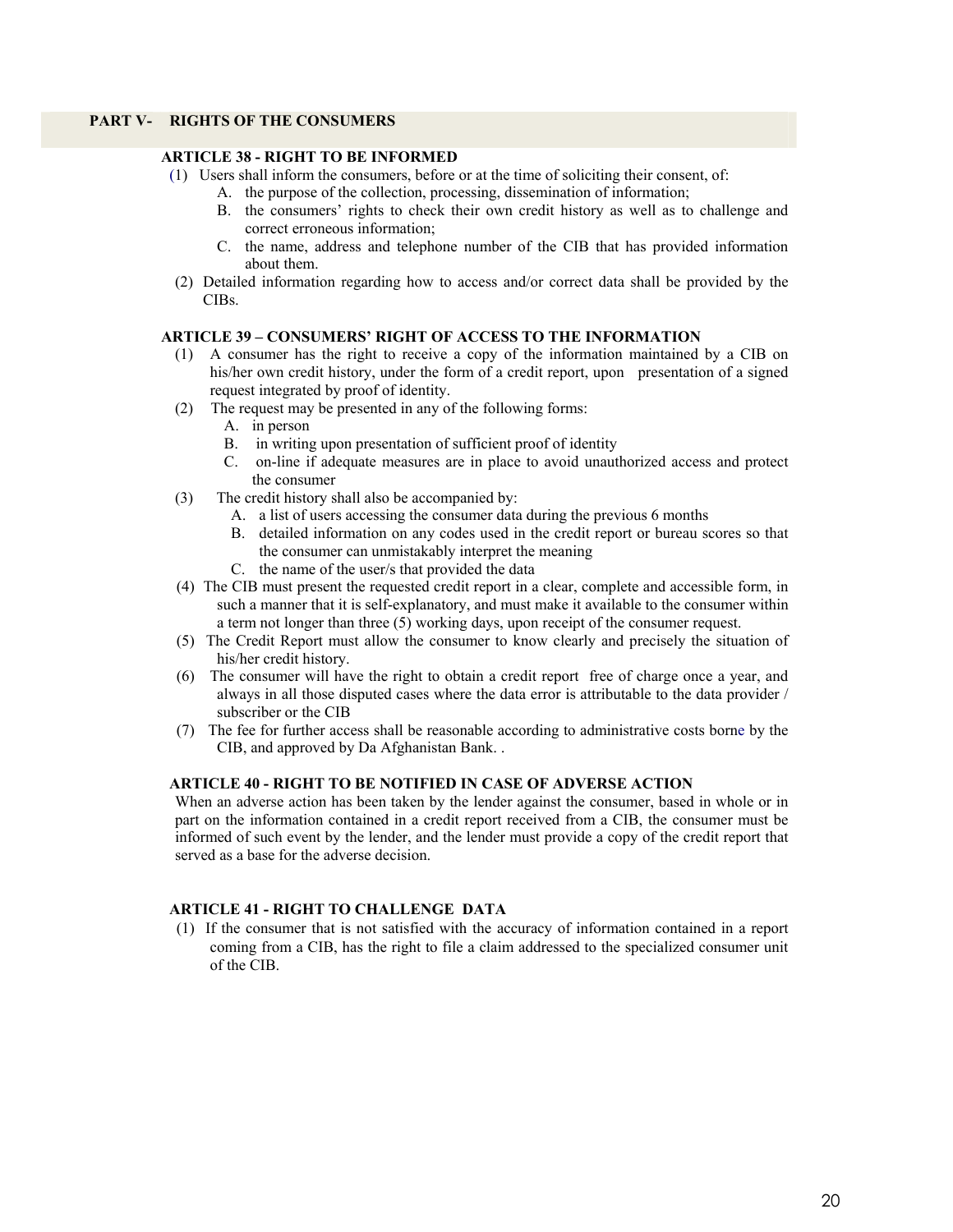- (2) The consumer shall provide sufficient evidence to support his request, including;
	- A. proper identification of the consumer
	- B. documents proving the inaccuracy
	- C. written application requesting the investigation
- (3) When a consumer challenges the accuracy of information held by a CIB as illegal, inaccurate, erroneous or outdated, the CIB may:
	- A. If the accuracy is attributable to the subscriber/data provider inform the data provider and follow the procedures established under the manual of operations for consumer's rights.
	- B. If the inaccuracy is attributable to a public source notify them and instruct them to provide adequate information;
- (4) The CIB shall resolve the matter within 45 days upon receipt of the consumer request.
- (5) The following deadlines must be respected by both the CIB and the data provider/subscriber:
	- A. Five (5) working days for the CIB to send the request to the data provider.
	- B. Ten (10) working days for the data provider to investigate and respond confirming the data or correcting the data if proved wrong.
	- C. Five (5) working days for the CIB to correct the data and provide a definitive response to the consumer.
- (6) After receiving the answer from the subscriber, the CIB shall then on behalf of the subscriber:
	- A. Modify the data in the terms contained in the request;
	- B. Delete the data;
- (7) Throughout the investigation period the CIB shall include a flag in the consumer's report, near the account disputed, indicating that it has been challenged by the consumer.
- (8) If reasonable grounds are presented, and always after 20 working days from the receipt of the claim, the CIB will allow the consumer to introduce a message in the credit report, containing up to 100 words, explaining the reason for the dispute.
- (9) In case the correction process is not completed for any reason within the established twenty (20) working days period, the CIB will have to temporarily withdraw the complete record, until the dispute is settled, and put a flag on the credit history indicating that the record is under the process of being corrected.
- (10) Upon a satisfactory resolution of the dispute for the consumer the CIB must send the amended credit report to all subscribers who requested a report about that consumer during the six (6) months prior to the date in which the dispute was raised.
- (11) Data providers and the CIBs shall put in place adequate procedures to ensure the compliance with these terms and deadlines,
- (12) The users/subscribers shall develop an operating manual concerning consumer rights which shall be complied with by the users/subscribers at all times.
- (13) Da Afghanistan Bank may from time to time provide guidance to users/subscriber to to improve the operating manual to be developed under sub-clause 12 of this Article.

## **ARTICLE 42 - RESOLUTION OF DISPUTES**

- (1) In case the consumer is not satisfied with the response of either the CIB or the data provider/subscriber a complaint may be submitted to Da Afghanistan Bank .
- (2) Da Afghanistan Bank shall investigate the matter and resolve it in accordance with the provisions of this regulation.

(3) This settlement shall not take more than twenty (20) working days and shall be considered effective and definitive.

(4) A consumer dissatisfied with the resolution of Da Afghanistan Bank, may appeal Courts established under the provision of Article 108 of Da Afghanistan Bank Law, in addition to any remedy available to such consumer by way of appeal to the Courts through ordinary jurisdiction.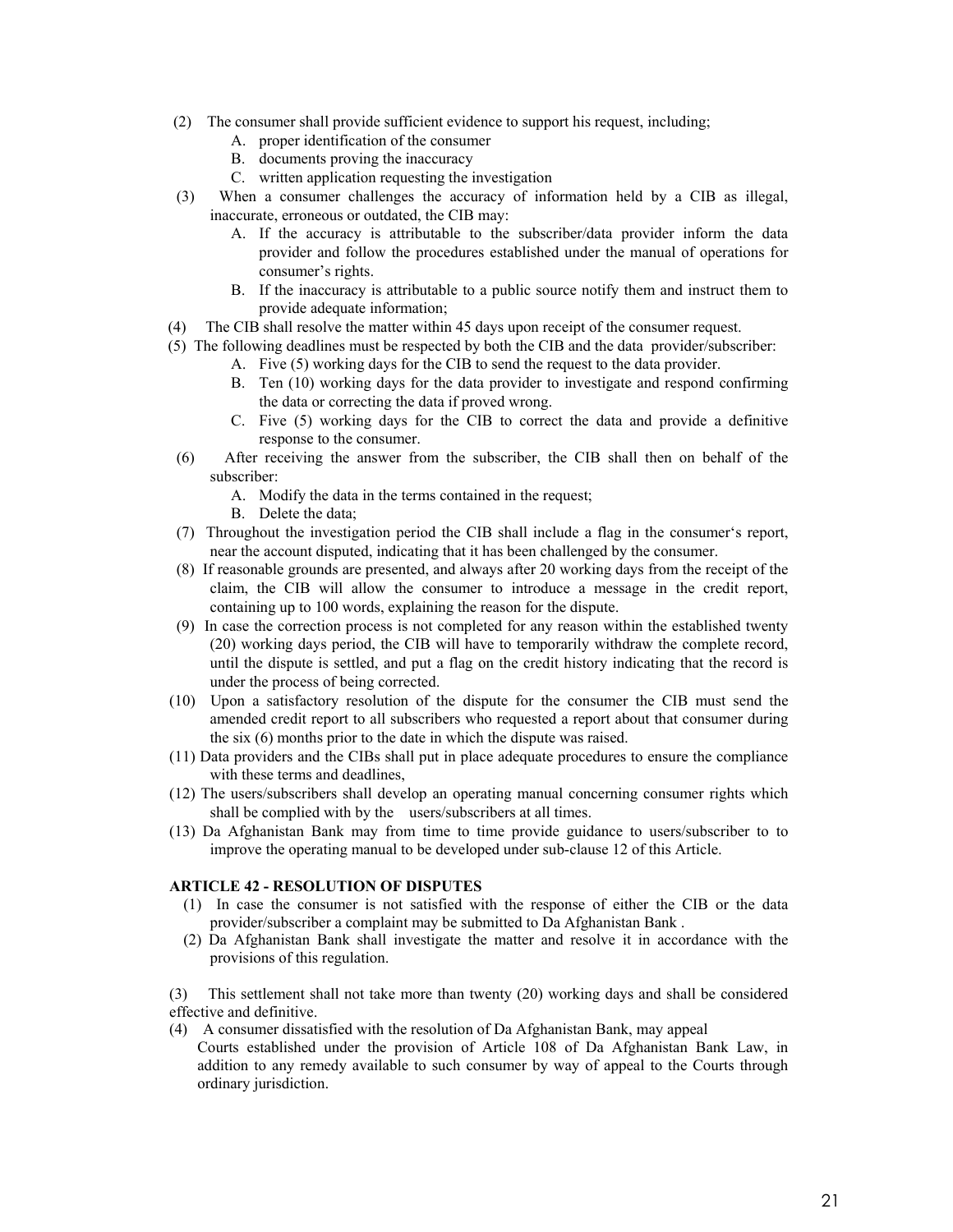## **PART VI VIOLATIONS AND PENALTIES**

# **ARTICLE 43 - VIOLATIONS OF THE CIB AND PENALTIES**

- (1) All proven contravention to this Regulation and its additional amendments, and/or Da Afghanistan Bank's directives and circulars to implement this regulation, shall be assessed by Da Afghanistan Bank that will have to determine if a violations have happened and consider the appropriate penalties.
- (2) Da Afghanistan Bank shall impose penalties to the CIB when it:
	- A. unlawfully modifies deletes or damages information from its database
	- B. fails to adopt security measures that are necessary to protect data from unauthorized access or misuse
	- C. fails to adopt data quality controls and monitoring of the files to be loaded onto the CIB
	- D. fails to provide the annual compliance report
	- E. fails to update at least once a year the security contingency plan (DRP)
	- F. fails to respect the confidentiality limits imposed by this regulation
	- G. fails to apply and respect consumers' rights
- (3) Any CIB that breaches the provisions of this regulation or any regulatory norms enforced by Da Afghanistan Bank and related to this regulation, shall be liable to the following administrative sanctions:
	- A. Warning
	- B. A fine up to AFN 100,000 in the event of repeated breach
	- C. Temporary suspension of the CIB activities, for a maximum period of three (3) months
	- D. Dissolve the Board of the violating company and appoint a representative to manage it for a maximum period of six  $(6)$  months that can be renewed for another six  $(6)$ months. The appointed representative shall consult the general assembly of the violating company to select a new Board, merge with another company, or liquidate the company
	- E. Revocation of the license
- (4) Every time Da Afghanistan Bank has reason to believe that a person/company is exercising the CIB's activity without a license it shall require the submission of the books, account and files of the person/company to ascertain whether there has been a violation.
- (5) Any person exercising the activity of a CIB without a license or refusing to produce the documentation requested by Da Afghanistan Bank for examination, shall be liable to a fine of AFN 12500 per day and criminal prosecution as per ordinary law.
- (6) Any Board of Directors' member or general manager, who breaches the provisions of this regulation or any regulatory norms enacted by Da Afghanistan Bank, shall be liable to the following administrative sanctions:
	- A. Warning;
	- B. Personal fines to be paid by the member of the Board of Directors and the general manager, according to the gravity of the misdeed, up to twelve times the monthly remuneration of the violating person.
	- C. Temporary suspension of the activities of the member of the Board of Directors or the general manager, or revocation.
- (7) Da Afghanistan Bank may enforce one or several sanctions to the same case according to the gravity of the offences.
- (8) Sanctions shall be enforced by Da Afghanistan Bank without prejudice to those stipulated by the law.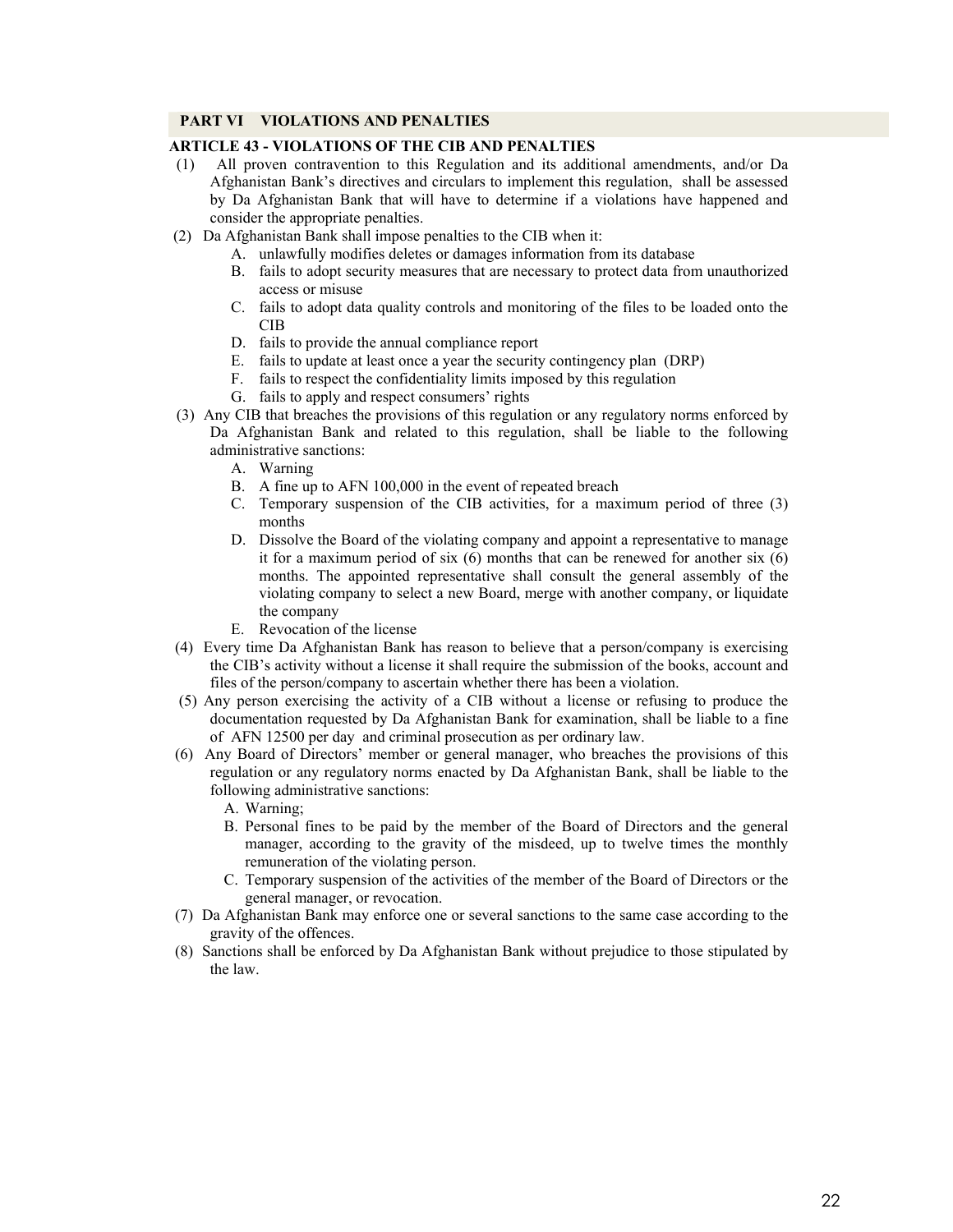#### **ARTICLE 44 - VIOLATIONS OF THE DATA PROVIDER / SUBSCRIBER AND PENALTIES**

- (1) Da Afghanistan Bank shall impose penalties to the data provider / subscribers that having signed a service contract and the Code of Conduct with the CIB:
	- A. fails to supply data
	- B. fails to inquire the CIB
	- C. utilizes the information received from the CIB for a different purpose than the ones permitted under this regulation
	- D. fails to ensure that consumers' rights as prescribed by this regulation are not enforced and respected by the data provider / subscriber
	- E. fails to correct data within the terms established by this regulation when, upon a request of the consumer, evidence shows that data is not accurate
	- F. acts in opposition to the provision prescribed by this regulation
- (2) Administrative penalties as well as financial penalties may be considered
- (3) Under the above circumstances, penalties will range from AFN 12500 to AFN100.000

#### **ARTICLE 45 - VIOLATIONS FOR UNLAWFUL DISCLOSURE**

- (1) Any member of Board of Directors, any officer, employee, person who in capacity whatsoever, participates, or participated in the processing or management of the CIB and of the data, shall maintain a strict professional confidentiality over the information, except for the purposes allowed by this regulation.
- (2) An officer or employee of a CIB or subscriber that intentionally provides information concerning an individual from the CIB's files to an unauthorized person shall be liable to a fine of AFN 500,000 and to one year imprisonment.
- (3) An unauthorized person who intentionally obtains information regarding a consumer from a CIB or subscriber, under false pretences commits an offence and is liable to a fine of AFN250,000 and to one year imprisonment.

#### **ARTICLE 46** *-* **REVOCATION OF LICENSE**

(1) Da Afghanistan Bank may also revoke the license of a CIB in the event that this latter:

- A. does not start business/development within six months after the issuance of its license
- B. has obtained the approval through false declarations or through any other unauthorized mean;
- C. does not fulfill anymore the conditions by virtue of which the approval was granted;
- D. has failed to comply with terms and conditions established in the license or under this regulation;
- E. does not comply with the regulations to protect consumers' rights;
- F. breaches seriously or repeatedly the provision of this regulation, the instructions of Da Afghanistan Bank or the conditions of its functioning authorization;
- G. ceases its activity.
- (2) Da Afghanistan Bank shall notify the CIB in writing of the revocation and publish notification of the revocation in the Gazette and two daily national newspapers in circulation in the Islamic Republic of Afghanistan.

#### **ARTICLE 47 - LIQUIDATION**

- (1) Subject to the resolution of Da Afghanistan Bank the CIB may be liquidated according to the applicable companies' law and any applicable law for the time being in force.
- (2) The CIB activities may be suspended for other reasons including the revocation of license, the issuance of a winding up order or any other similar orders established under the laws of the Islamic Republic of Afghanistan.
- (3) In case of liquidation the database containing information related to the credit history of the consumers shall be transferred to Da Afghanistan Bank that shall resolve if the CIB activities can be continued, or whether the data shall be: